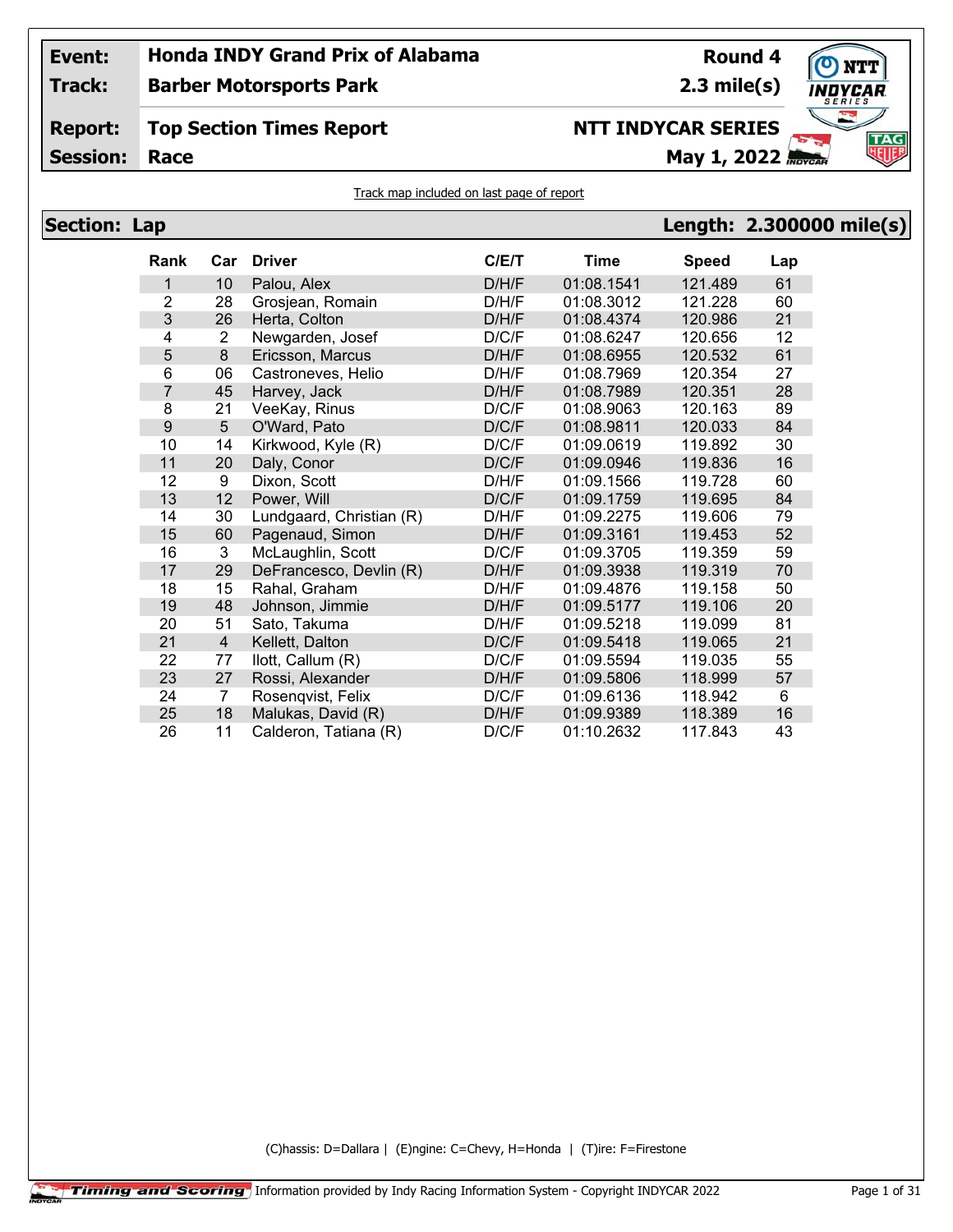**Track:**

## **Barber Motorsports Park**

#### **Report: Top Section Times Report**

**Session:**

# **NTT INDYCAR SERIES**

**May 1, 2022** 

**Round 4 2.3 mile(s)**

# **Section: SF to I1 Length: 0.084470 mile(s)**

| Rank           | Car            | <b>Driver</b>            | C/ET  | <b>Time</b> | <b>Speed</b> | Lap |
|----------------|----------------|--------------------------|-------|-------------|--------------|-----|
| 1              | 10             | Palou, Alex              | D/H/F | 00:01.8343  | 165.780      | 62  |
| $\overline{2}$ | 51             | Sato, Takuma             | D/H/F | 00:01.8373  | 165.510      | 82  |
| 3              | 8              | Ericsson, Marcus         | D/H/F | 00:01.8389  | 165.366      | 61  |
| 4              | 9              | Dixon, Scott             | D/H/F | 00:01.8420  | 165.087      | 61  |
| 5              | 26             | Herta, Colton            | D/H/F | 00:01.8423  | 165.060      | 60  |
| 6              | 15             | Rahal, Graham            | D/H/F | 00:01.8448  | 164.837      | 62  |
| 7              | 48             | Johnson, Jimmie          | D/H/F | 00:01.8451  | 164.810      | 19  |
| 8              | 12             | Power, Will              | D/C/F | 00:01.8465  | 164.685      | 67  |
| 9              | 18             | Malukas, David (R)       | D/H/F | 00:01.8467  | 164.667      | 85  |
| 10             | 21             | VeeKay, Rinus            | D/C/F | 00:01.8480  | 164.551      | 60  |
| 11             | 45             | Harvey, Jack             | D/H/F | 00:01.8518  | 164.214      | 29  |
| 12             | 28             | Grosjean, Romain         | D/H/F | 00:01.8579  | 163.675      | 78  |
| 13             | 20             | Daly, Conor              | D/C/F | 00:01.8587  | 163.604      | 61  |
| 14             | 3              | McLaughlin, Scott        | D/C/F | 00:01.8630  | 163.226      | 62  |
| 15             | $\overline{4}$ | Kellett, Dalton          | D/C/F | 00:01.8659  | 162.973      | 41  |
| 16             | 30             | Lundgaard, Christian (R) | D/H/F | 00:01.8670  | 162.877      | 64  |
| 17             | 06             | Castroneves, Helio       | D/H/F | 00:01.8671  | 162.868      | 28  |
| 18             | 14             | Kirkwood, Kyle (R)       | D/C/F | 00:01.8676  | 162.824      | 30  |
| 19             | 29             | DeFrancesco, Devlin (R)  | D/H/F | 00:01.8687  | 162.729      | 61  |
| 20             | 2              | Newgarden, Josef         | D/C/F | 00:01.8729  | 162.364      | 29  |
| 21             | 60             | Pagenaud, Simon          | D/H/F | 00:01.8746  | 162.216      | 62  |
| 22             | 77             | llott, Callum (R)        | D/C/F | 00:01.8788  | 161.854      | 79  |
| 23             | 27             | Rossi, Alexander         | D/H/F | 00:01.8790  | 161.837      | 86  |
| 24             | 5              | O'Ward, Pato             | D/C/F | 00:01.8880  | 161.065      | 89  |
| 25             | $\overline{7}$ | Rosenqvist, Felix        | D/C/F | 00:01.8907  | 160.835      | 29  |
| 26             | 11             | Calderon, Tatiana (R)    | D/C/F | 00:01.8959  | 160.394      | 37  |

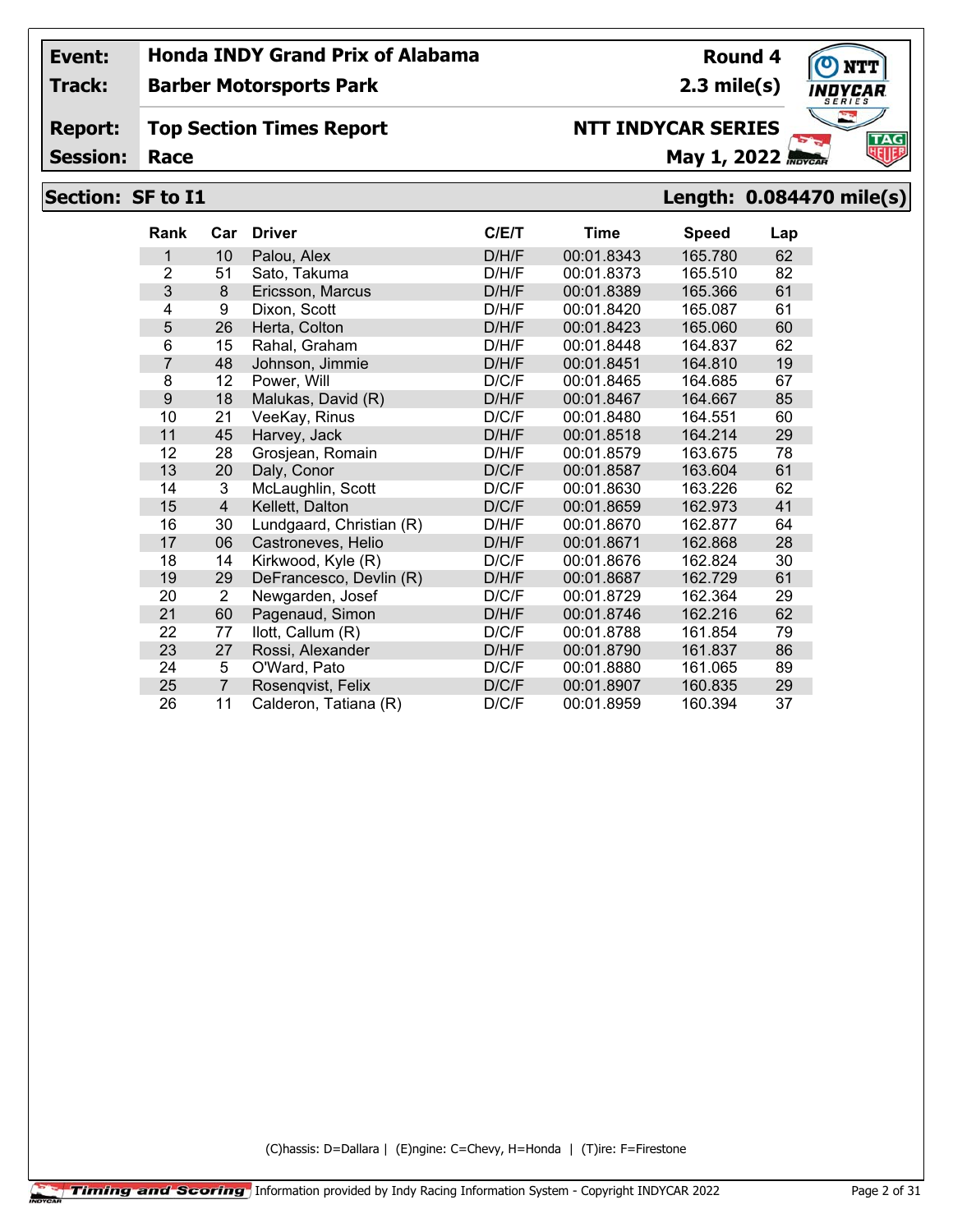**Track:**

**Barber Motorsports Park**

#### **Report: Top Section Times Report**

**Session:**

# **NTT INDYCAR SERIES**

**May 1, 2022** 

## **Section: I1 to I2 Length: 0.288258 mile(s)**

| <b>Rank</b>    | Car            | <b>Driver</b>            | C/E/T | Time       | <b>Speed</b> | Lap |
|----------------|----------------|--------------------------|-------|------------|--------------|-----|
| 1              | 21             | VeeKay, Rinus            | D/C/F | 00:09.9170 | 104.641      | 6   |
| $\overline{2}$ | $\overline{2}$ | Newgarden, Josef         | D/C/F | 00:09.9456 | 104.340      | 16  |
| 3              | 10             | Palou, Alex              | D/H/F | 00:09.9589 | 104.201      | 82  |
| 4              | 5              | O'Ward, Pato             | D/C/F | 00:09.9710 | 104.075      | 85  |
| 5              | 20             | Daly, Conor              | D/C/F | 00:09.9738 | 104.045      | 15  |
| 6              | 26             | Herta, Colton            | D/H/F | 00:09.9854 | 103.924      | 21  |
| $\overline{7}$ | 12             | Power, Will              | D/C/F | 00:09.9859 | 103.919      | 85  |
| 8              | 28             | Grosjean, Romain         | D/H/F | 00:09.9971 | 103.803      | 7   |
| 9              | 9              | Dixon, Scott             | D/H/F | 00:10.0143 | 103.625      | 61  |
| 10             | 8              | Ericsson, Marcus         | D/H/F | 00:10.0240 | 103.524      | 21  |
| 11             | 45             | Harvey, Jack             | D/H/F | 00:10.0306 | 103.456      | 28  |
| 12             | 51             | Sato, Takuma             | D/H/F | 00:10.0352 | 103.409      | 70  |
| 13             | 77             | llott, Callum (R)        | D/C/F | 00:10.0437 | 103.321      | 27  |
| 14             | 14             | Kirkwood, Kyle (R)       | D/C/F | 00:10.0466 | 103.291      | 30  |
| 15             | 48             | Johnson, Jimmie          | D/H/F | 00:10.0527 | 103.229      | 23  |
| 16             | 7              | Rosenqvist, Felix        | D/C/F | 00:10.0530 | 103.226      | 27  |
| 17             | 30             | Lundgaard, Christian (R) | D/H/F | 00:10.0709 | 103.042      | 80  |
| 18             | 3              | McLaughlin, Scott        | D/C/F | 00:10.0746 | 103.004      | 60  |
| 19             | 06             | Castroneves, Helio       | D/H/F | 00:10.0875 | 102.873      | 23  |
| 20             | 29             | DeFrancesco, Devlin (R)  | D/H/F | 00:10.0875 | 102.873      | 25  |
| 21             | 60             | Pagenaud, Simon          | D/H/F | 00:10.0988 | 102.757      | 25  |
| 22             | 4              | Kellett, Dalton          | D/C/F | 00:10.1067 | 102.677      | 20  |
| 23             | 27             | Rossi, Alexander         | D/H/F | 00:10.1108 | 102.636      | 22  |
| 24             | 15             | Rahal, Graham            | D/H/F | 00:10.1115 | 102.628      | 82  |
| 25             | 18             | Malukas, David (R)       | D/H/F | 00:10.1259 | 102.482      | 16  |
| 26             | 11             | Calderon, Tatiana (R)    | D/C/F | 00:10.2083 | 101.655      | 46  |

(C)hassis: D=Dallara | (E)ngine: C=Chevy, H=Honda | (T)ire: F=Firestone

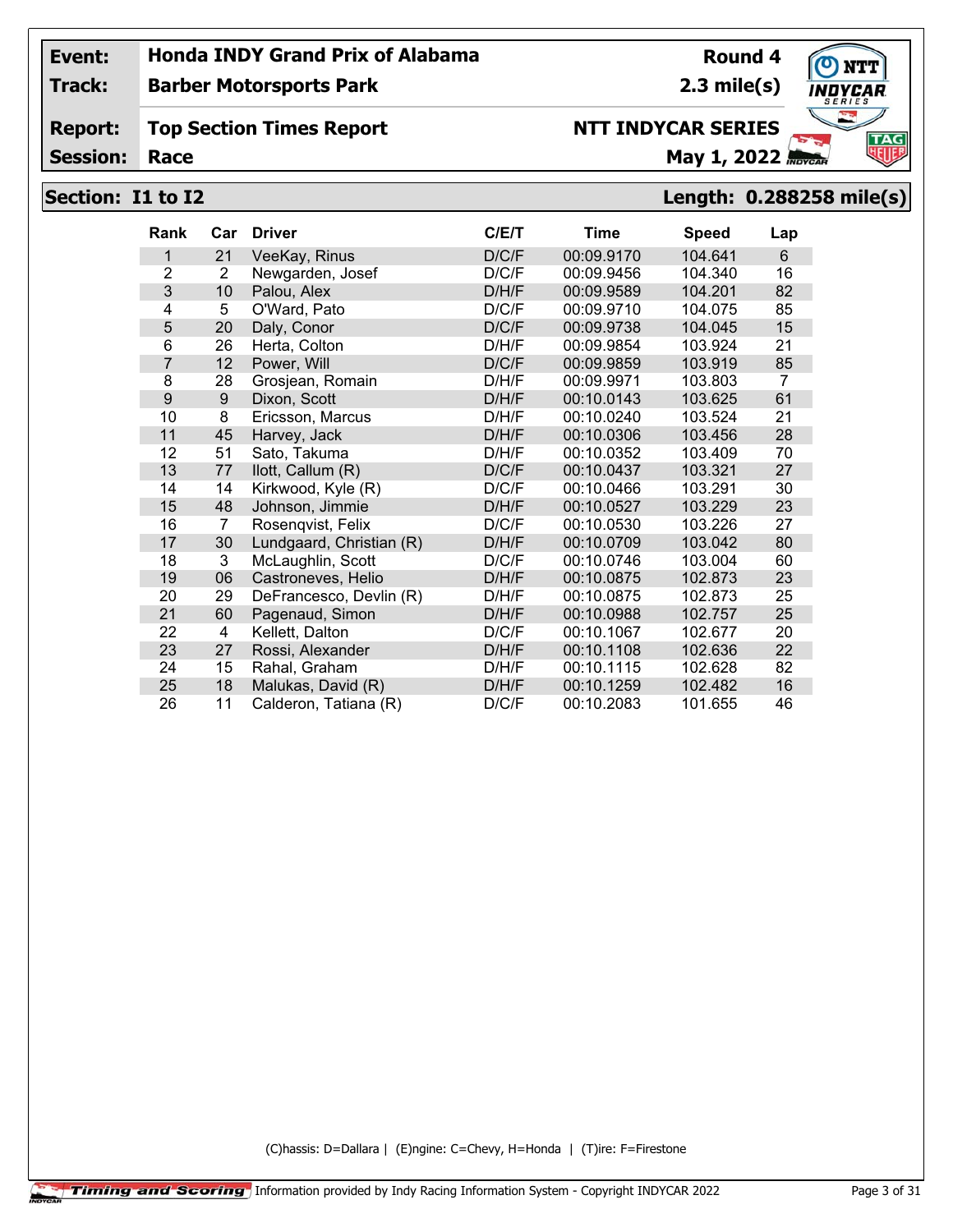**Track:**

**Barber Motorsports Park**

#### **Report: Top Section Times Report**

**Session:**

# **NTT INDYCAR SERIES**

**May 1, 2022** 

## **Section: I2 to I3 Length: 0.377841 mile(s)**

| <b>Rank</b>    | Car            | <b>Driver</b>            | C/ET  | Time       | <b>Speed</b> | Lap |
|----------------|----------------|--------------------------|-------|------------|--------------|-----|
| 1              | 28             | Grosjean, Romain         | D/H/F | 00:12.2072 | 111.428      | 60  |
| $\overline{2}$ | 15             | Rahal, Graham            | D/H/F | 00:12.2072 | 111.428      | 62  |
| 3              | 26             | Herta, Colton            | D/H/F | 00:12.2588 | 110.959      | 61  |
| 4              | 9              | Dixon, Scott             | D/H/F | 00:12.2637 | 110.915      | 61  |
| 5              | $\overline{2}$ | Newgarden, Josef         | D/C/F | 00:12.2801 | 110.767      | 60  |
| 6              | 8              | Ericsson, Marcus         | D/H/F | 00:12.2870 | 110.705      | 86  |
| 7              | 21             | VeeKay, Rinus            | D/C/F | 00:12.2935 | 110.646      | 29  |
| 8              | 10             | Palou, Alex              | D/H/F | 00:12.2936 | 110.645      | 62  |
| 9              | 06             | Castroneves, Helio       | D/H/F | 00:12.3029 | 110.562      | 25  |
| 10             | 51             | Sato, Takuma             | D/H/F | 00:12.3205 | 110.404      | 84  |
| 11             | 12             | Power, Will              | D/C/F | 00:12.3218 | 110.392      | 29  |
| 12             | 20             | Daly, Conor              | D/C/F | 00:12.3327 | 110.294      | 13  |
| 13             | 60             | Pagenaud, Simon          | D/H/F | 00:12.3444 | 110.190      | 48  |
| 14             | 4              | Kellett, Dalton          | D/C/F | 00:12.3478 | 110.159      | 22  |
| 15             | $\overline{7}$ | Rosenqvist, Felix        | D/C/F | 00:12.3702 | 109.960      | 16  |
| 16             | 14             | Kirkwood, Kyle (R)       | D/C/F | 00:12.3718 | 109.946      | 27  |
| 17             | 29             | DeFrancesco, Devlin (R)  | D/H/F | 00:12.3738 | 109.928      | 74  |
| 18             | 45             | Harvey, Jack             | D/H/F | 00:12.3844 | 109.834      | 28  |
| 19             | 27             | Rossi, Alexander         | D/H/F | 00:12.3878 | 109.804      | 71  |
| 20             | 5              | O'Ward, Pato             | D/C/F | 00:12.3943 | 109.746      | 60  |
| 21             | 3              | McLaughlin, Scott        | D/C/F | 00:12.4027 | 109.672      | 60  |
| 22             | 11             | Calderon, Tatiana (R)    | D/C/F | 00:12.4087 | 109.619      | 7   |
| 23             | 30             | Lundgaard, Christian (R) | D/H/F | 00:12.4245 | 109.479      | 83  |
| 24             | 77             | llott, Callum (R)        | D/C/F | 00:12.4565 | 109.198      | 28  |
| 25             | 48             | Johnson, Jimmie          | D/H/F | 00:12.4875 | 108.927      | 85  |
| 26             | 18             | Malukas, David (R)       | D/H/F | 00:12.5246 | 108.604      | 23  |

(C)hassis: D=Dallara | (E)ngine: C=Chevy, H=Honda | (T)ire: F=Firestone

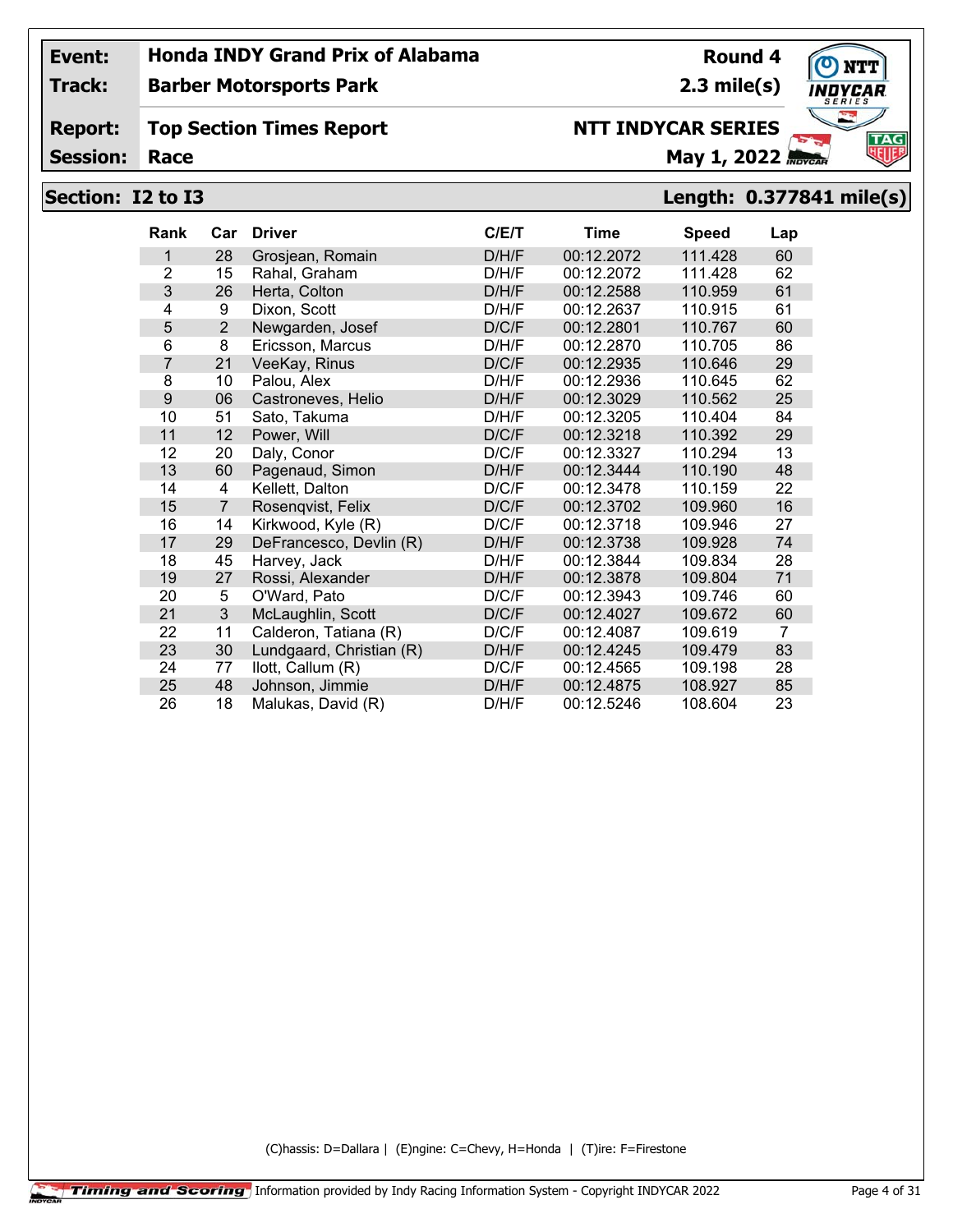**Track:**

**Barber Motorsports Park**

#### **Report: Top Section Times Report**

**Session:**

# **NTT INDYCAR SERIES**

**May 1, 2022** 

**Round 4 2.3 mile(s)**

# **Section: I3 to I4 Length: 0.288258 mile(s)**

| Rank           | Car            | <b>Driver</b>            | C/ET  | Time       | <b>Speed</b> | Lap |
|----------------|----------------|--------------------------|-------|------------|--------------|-----|
| 1              | 10             | Palou, Alex              | D/H/F | 00:07.3469 | 141.247      | 61  |
| $\overline{2}$ | 15             | Rahal, Graham            | D/H/F | 00:07.3712 | 140.781      | 62  |
| 3              | 2              | Newgarden, Josef         | D/C/F | 00:07.3809 | 140.596      | 61  |
| 4              | 9              | Dixon, Scott             | D/H/F | 00:07.3872 | 140.476      | 61  |
| 5              | 8              | Ericsson, Marcus         | D/H/F | 00:07.4043 | 140.152      | 61  |
| 6              | 14             | Kirkwood, Kyle (R)       | D/C/F | 00:07.4108 | 140.029      | 28  |
| $\overline{7}$ | 26             | Herta, Colton            | D/H/F | 00:07.4225 | 139.808      | 61  |
| 8              | 06             | Castroneves, Helio       | D/H/F | 00:07.4253 | 139.756      | 89  |
| 9              | 3              | McLaughlin, Scott        | D/C/F | 00:07.4279 | 139.707      | 84  |
| 10             | 27             | Rossi, Alexander         | D/H/F | 00:07.4394 | 139.491      | 59  |
| 11             | 60             | Pagenaud, Simon          | D/H/F | 00:07.4469 | 139.350      | 86  |
| 12             | 28             | Grosjean, Romain         | D/H/F | 00:07.4578 | 139.147      | 19  |
| 13             | 29             | DeFrancesco, Devlin (R)  | D/H/F | 00:07.4579 | 139.145      | 60  |
| 14             | 77             | llott, Callum (R)        | D/C/F | 00:07.4583 | 139.137      | 31  |
| 15             | 45             | Harvey, Jack             | D/H/F | 00:07.4591 | 139.122      | 29  |
| 16             | 21             | VeeKay, Rinus            | D/C/F | 00:07.4645 | 139.022      | 89  |
| 17             | 5              | O'Ward, Pato             | D/C/F | 00:07.4684 | 138.949      | 89  |
| 18             | 12             | Power, Will              | D/C/F | 00:07.4763 | 138.802      | 74  |
| 19             | 48             | Johnson, Jimmie          | D/H/F | 00:07.4811 | 138.713      | 18  |
| 20             | 20             | Daly, Conor              | D/C/F | 00:07.4876 | 138.593      | 14  |
| 21             | $\overline{7}$ | Rosenqvist, Felix        | D/C/F | 00:07.4918 | 138.515      | 70  |
| 22             | 18             | Malukas, David (R)       | D/H/F | 00:07.4938 | 138.478      | 60  |
| 23             | 51             | Sato, Takuma             | D/H/F | 00:07.5043 | 138.284      | 89  |
| 24             | 4              | Kellett, Dalton          | D/C/F | 00:07.5145 | 138.097      | 21  |
| 25             | 30             | Lundgaard, Christian (R) | D/H/F | 00:07.5553 | 137.351      | 61  |
| 26             | 11             | Calderon, Tatiana (R)    | D/C/F | 00:07.6174 | 136.231      | 14  |

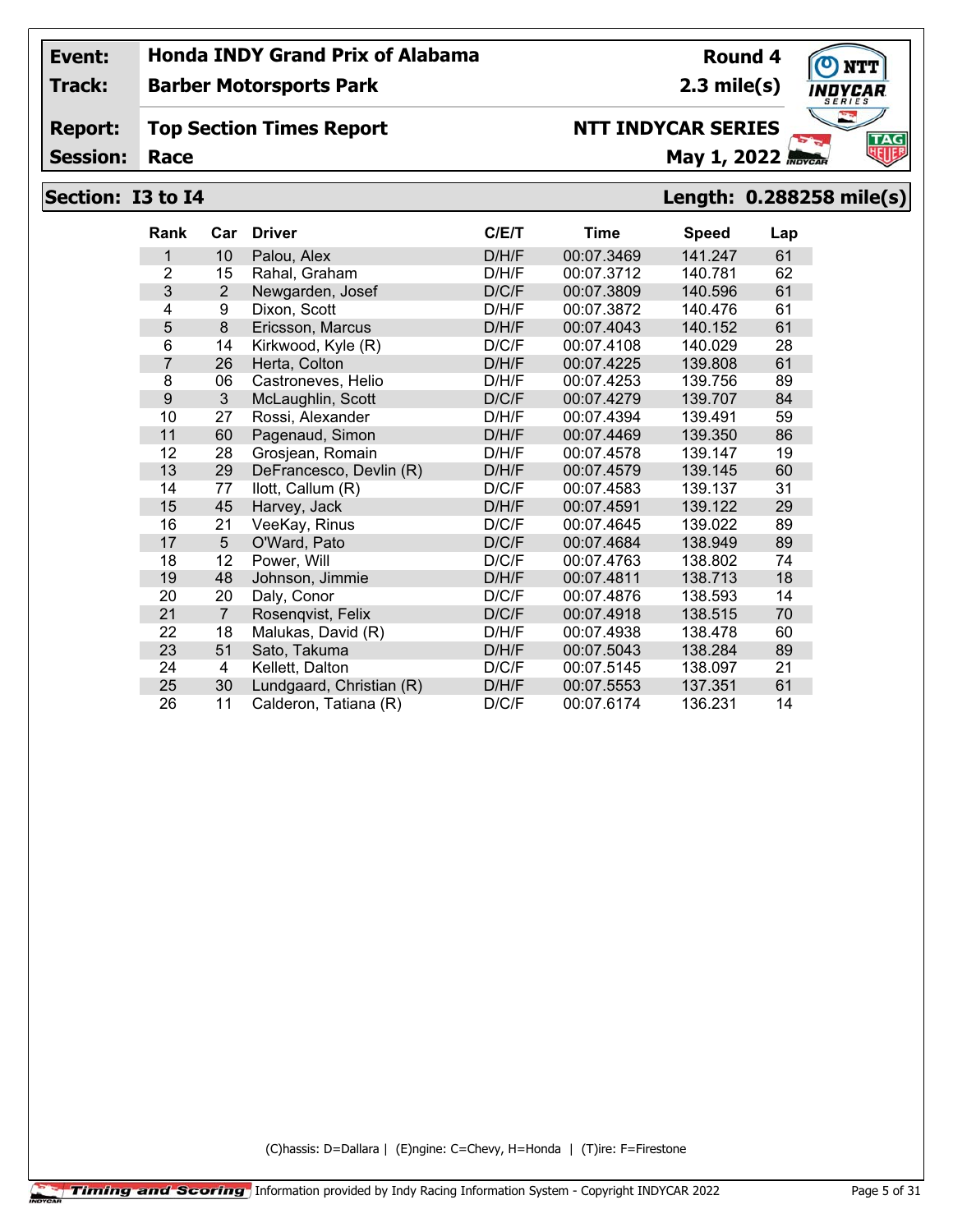**Track:**

**Barber Motorsports Park**

**Report: Top Section Times Report**

**Session:**

# **NTT INDYCAR SERIES**

**May 1, 2022** 

**Round 4 2.3 mile(s)**

# **Section: I4 to I5 Length: 0.332008 mile(s)**

| <b>Rank</b>    | Car | <b>Driver</b>            | C/E/T | <b>Time</b> | <b>Speed</b> | Lap |
|----------------|-----|--------------------------|-------|-------------|--------------|-----|
| 1              | 26  | Herta, Colton            | D/H/F | 00:11.1436  | 107.257      | 13  |
| $\overline{2}$ | 28  | Grosjean, Romain         | D/H/F | 00:11.2071  | 106.649      | 59  |
| 3              | 10  | Palou, Alex              | D/H/F | 00:11.2195  | 106.531      | 61  |
| 4              | 45  | Harvey, Jack             | D/H/F | 00:11.2431  | 106.308      | 28  |
| 5              | 2   | Newgarden, Josef         | D/C/F | 00:11.2451  | 106.289      | 12  |
| 6              | 06  | Castroneves, Helio       | D/H/F | 00:11.2469  | 106.272      | 27  |
| $\overline{7}$ | 30  | Lundgaard, Christian (R) | D/H/F | 00:11.2636  | 106.114      | 80  |
| 8              | 21  | VeeKay, Rinus            | D/C/F | 00:11.2671  | 106.081      | 13  |
| 9              | 5   | O'Ward, Pato             | D/C/F | 00:11.2690  | 106.063      | 73  |
| 10             | 14  | Kirkwood, Kyle (R)       | D/C/F | 00:11.2719  | 106.036      | 29  |
| 11             | 8   | Ericsson, Marcus         | D/H/F | 00:11.2771  | 105.987      | 63  |
| 12             | 15  | Rahal, Graham            | D/H/F | 00:11.3102  | 105.677      | 59  |
| 13             | 29  | DeFrancesco, Devlin (R)  | D/H/F | 00:11.3219  | 105.568      | 13  |
| 14             | 4   | Kellett, Dalton          | D/C/F | 00:11.3249  | 105.540      | 71  |
| 15             | 9   | Dixon, Scott             | D/H/F | 00:11.3323  | 105.471      | 29  |
| 16             | 77  | llott, Callum (R)        | D/C/F | 00:11.3406  | 105.394      | 28  |
| 17             | 12  | Power, Will              | D/C/F | 00:11.3454  | 105.349      | 85  |
| 18             | 27  | Rossi, Alexander         | D/H/F | 00:11.3473  | 105.331      | 57  |
| 19             | 51  | Sato, Takuma             | D/H/F | 00:11.3605  | 105.209      | 85  |
| 20             | 48  | Johnson, Jimmie          | D/H/F | 00:11.3638  | 105.178      | 17  |
| 21             | 18  | Malukas, David (R)       | D/H/F | 00:11.3699  | 105.122      | 60  |
| 22             | 7   | Rosenqvist, Felix        | D/C/F | 00:11.3738  | 105.086      | 81  |
| 23             | 20  | Daly, Conor              | D/C/F | 00:11.3913  | 104.925      | 28  |
| 24             | 3   | McLaughlin, Scott        | D/C/F | 00:11.4121  | 104.733      | 60  |
| 25             | 60  | Pagenaud, Simon          | D/H/F | 00:11.4406  | 104.472      | 73  |
| 26             | 60  | Pagenaud, Simon          | D/H/F | 00:11.4406  | 104.472      | 71  |
| 27             | 11  | Calderon, Tatiana (R)    | D/C/F | 00:11.4669  | 104.233      | 49  |



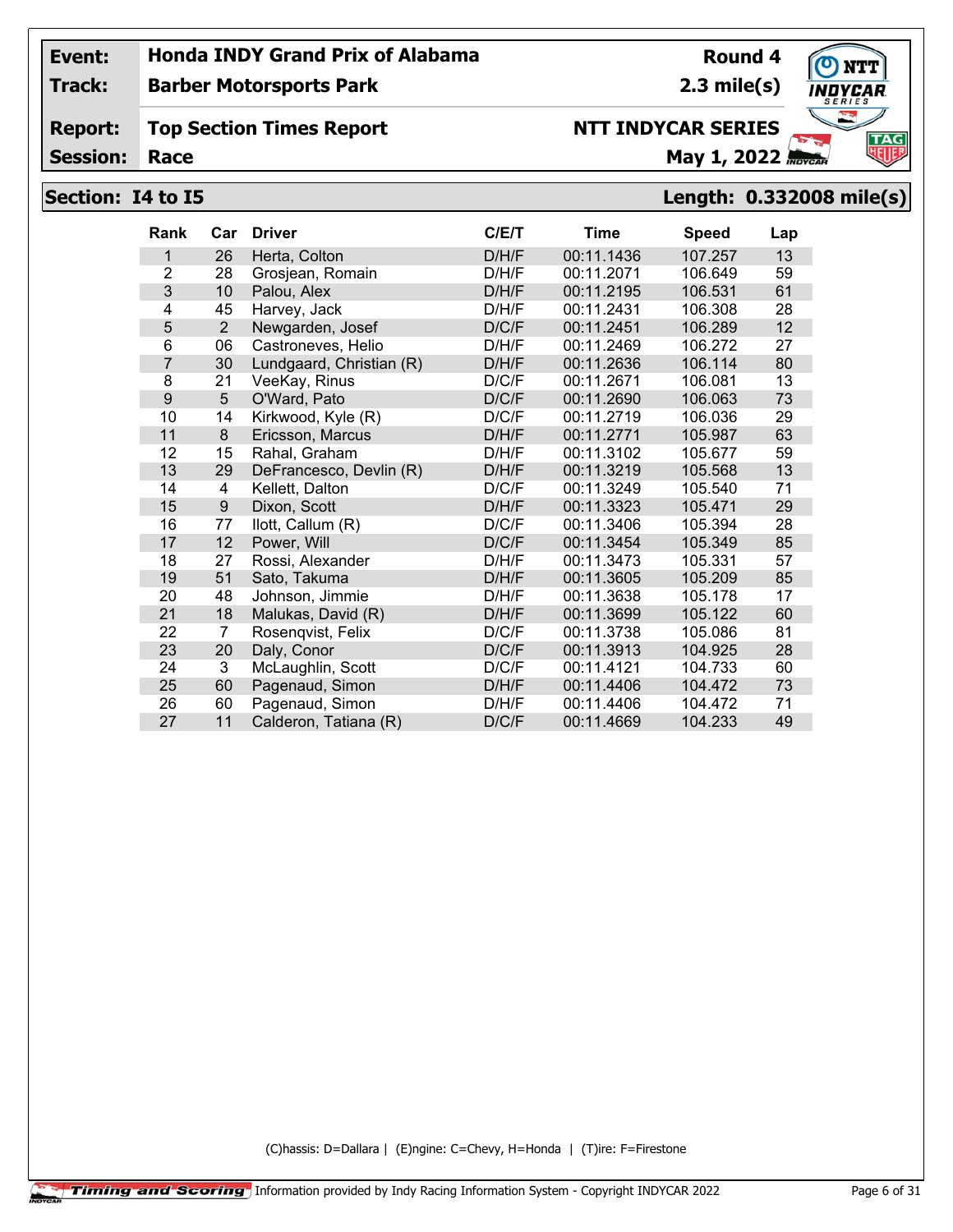**Track:**

**Barber Motorsports Park**

### **Report: Top Section Times Report**

**Session:**

# **NTT INDYCAR SERIES**

**May 1, 2022** 

# **Section: I5 to I6 Length: 0.250568 mile(s)**

| <b>Rank</b>    | Car            | <b>Driver</b>            | C/E/T | Time       | <b>Speed</b> | Lap |
|----------------|----------------|--------------------------|-------|------------|--------------|-----|
| 1              | 21             | VeeKay, Rinus            | D/C/F | 00:05.3922 | 167.287      | 89  |
| $\overline{2}$ | 26             | Herta, Colton            | D/H/F | 00:05.4283 | 166.175      | 30  |
| 3              | 12             | Power, Will              | D/C/F | 00:05.4475 | 165.589      | 60  |
| 4              | 45             | Harvey, Jack             | D/H/F | 00:05.4548 | 165.367      | 28  |
| 5              | 2              | Newgarden, Josef         | D/C/F | 00:05.4575 | 165.285      | 23  |
| 6              | 10             | Palou, Alex              | D/H/F | 00:05.4594 | 165.228      | 89  |
| $\overline{7}$ | 51             | Sato, Takuma             | D/H/F | 00:05.4628 | 165.125      | 60  |
| 8              | 5              | O'Ward, Pato             | D/C/F | 00:05.4662 | 165.022      | 60  |
| 9              | 28             | Grosjean, Romain         | D/H/F | 00:05.4937 | 164.196      | 87  |
| 10             | 60             | Pagenaud, Simon          | D/H/F | 00:05.4967 | 164.107      | 59  |
| 11             | 3              | McLaughlin, Scott        | D/C/F | 00:05.5063 | 163.821      | 60  |
| 12             | 20             | Daly, Conor              | D/C/F | 00:05.5087 | 163.749      | 87  |
| 13             | 48             | Johnson, Jimmie          | D/H/F | 00:05.5117 | 163.660      | 20  |
| 14             | 06             | Castroneves, Helio       | D/H/F | 00:05.5163 | 163.524      | 25  |
| 15             | 8              | Ericsson, Marcus         | D/H/F | 00:05.5230 | 163.325      | 89  |
| 16             | 9              | Dixon, Scott             | D/H/F | 00:05.5273 | 163.198      | 29  |
| 17             | 15             | Rahal, Graham            | D/H/F | 00:05.5279 | 163.180      | 59  |
| 18             | 18             | Malukas, David (R)       | D/H/F | 00:05.5368 | 162.918      | 73  |
| 19             | $\overline{7}$ | Rosenqvist, Felix        | D/C/F | 00:05.5445 | 162.692      | 26  |
| 20             | 77             | llott, Callum (R)        | D/C/F | 00:05.5526 | 162.455      | 28  |
| 21             | 14             | Kirkwood, Kyle (R)       | D/C/F | 00:05.5557 | 162.364      | 74  |
| 22             | 29             | DeFrancesco, Devlin (R)  | D/H/F | 00:05.5612 | 162.203      | 87  |
| 23             | 27             | Rossi, Alexander         | D/H/F | 00:05.5825 | 161.584      | 59  |
| 24             | 30             | Lundgaard, Christian (R) | D/H/F | 00:05.5887 | 161.405      | 78  |
| 25             | $\overline{4}$ | Kellett, Dalton          | D/C/F | 00:05.6171 | 160.589      | 78  |
| 26             | 11             | Calderon, Tatiana (R)    | D/C/F | 00:05.6781 | 158.864      | 46  |

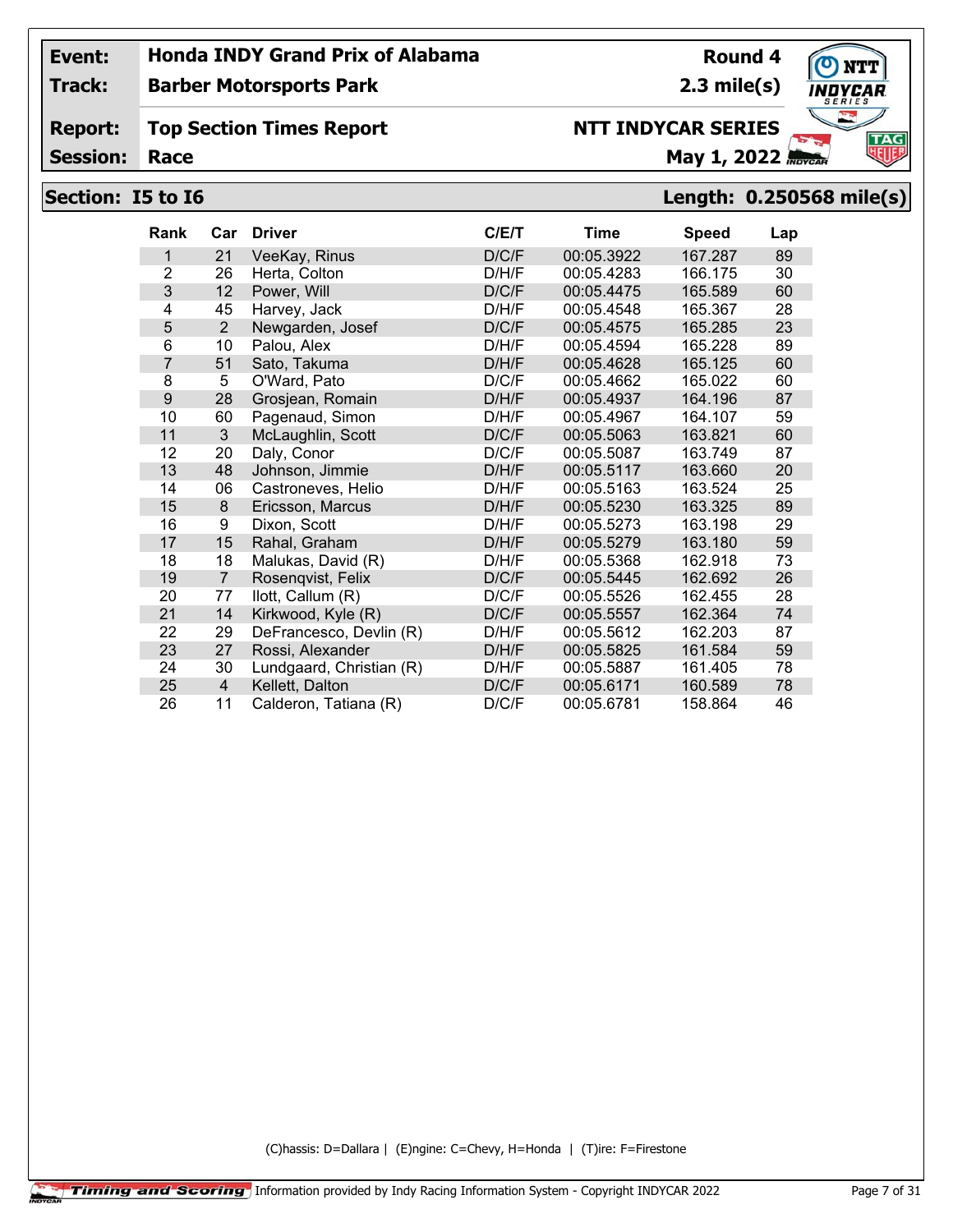**Track:**

**Barber Motorsports Park**

#### **Report: Top Section Times Report**

**Session:**

# **NTT INDYCAR SERIES**

**May 1, 2022** 

# **Section: I6 to I7 Length: 0.198864 mile(s)**

| <b>Rank</b>    | Car            | <b>Driver</b>            | C/E/T | <b>Time</b> | <b>Speed</b> | Lap |
|----------------|----------------|--------------------------|-------|-------------|--------------|-----|
| 1              | 10             | Palou, Alex              | D/H/F | 00:05.3394  | 134.080      | 82  |
| $\overline{2}$ | 3              | McLaughlin, Scott        | D/C/F | 00:05.3429  | 133.993      | 60  |
| 3              | 28             | Grosjean, Romain         | D/H/F | 00:05.3572  | 133.635      | 59  |
| 4              | 2              | Newgarden, Josef         | D/C/F | 00:05.3962  | 132.669      | 60  |
| 5              | 26             | Herta, Colton            | D/H/F | 00:05.3972  | 132.645      | 21  |
| 6              | 5              | O'Ward, Pato             | D/C/F | 00:05.4074  | 132.394      | 60  |
| 7              | 77             | llott, Callum (R)        | D/C/F | 00:05.4175  | 132.148      | 77  |
| 8              | 20             | Daly, Conor              | D/C/F | 00:05.4182  | 132.130      | 16  |
| 9              | 12             | Power, Will              | D/C/F | 00:05.4370  | 131.674      | 84  |
| 10             | 8              | Ericsson, Marcus         | D/H/F | 00:05.4373  | 131.666      | 63  |
| 11             | 14             | Kirkwood, Kyle (R)       | D/C/F | 00:05.4499  | 131.362      | 29  |
| 12             | 4              | Kellett, Dalton          | D/C/F | 00:05.4526  | 131.297      | 21  |
| 13             | 06             | Castroneves, Helio       | D/H/F | 00:05.4620  | 131.071      | 26  |
| 14             | 18             | Malukas, David (R)       | D/H/F | 00:05.4652  | 130.994      | 57  |
| 15             | 9              | Dixon, Scott             | D/H/F | 00:05.4726  | 130.817      | 11  |
| 16             | 30             | Lundgaard, Christian (R) | D/H/F | 00:05.4888  | 130.431      | 82  |
| 17             | 30             | Lundgaard, Christian (R) | D/H/F | 00:05.4888  | 130.431      | 79  |
| 18             | 45             | Harvey, Jack             | D/H/F | 00:05.4999  | 130.168      | 26  |
| 19             | 15             | Rahal, Graham            | D/H/F | 00:05.5201  | 129.691      | 29  |
| 20             | 48             | Johnson, Jimmie          | D/H/F | 00:05.5241  | 129.597      | 82  |
| 21             | 51             | Sato, Takuma             | D/H/F | 00:05.5243  | 129.593      | 70  |
| 22             | 21             | VeeKay, Rinus            | D/C/F | 00:05.5263  | 129.546      | 89  |
| 23             | $\overline{7}$ | Rosenqvist, Felix        | D/C/F | 00:05.5408  | 129.207      | 58  |
| 24             | 60             | Pagenaud, Simon          | D/H/F | 00:05.5452  | 129.104      | 52  |
| 25             | 27             | Rossi, Alexander         | D/H/F | 00:05.5499  | 128.995      | 18  |
| 26             | 29             | DeFrancesco, Devlin (R)  | D/H/F | 00:05.5518  | 128.951      | 47  |
| 27             | 11             | Calderon, Tatiana (R)    | D/C/F | 00:05.7565  | 124.365      | 43  |

(C)hassis: D=Dallara | (E)ngine: C=Chevy, H=Honda | (T)ire: F=Firestone

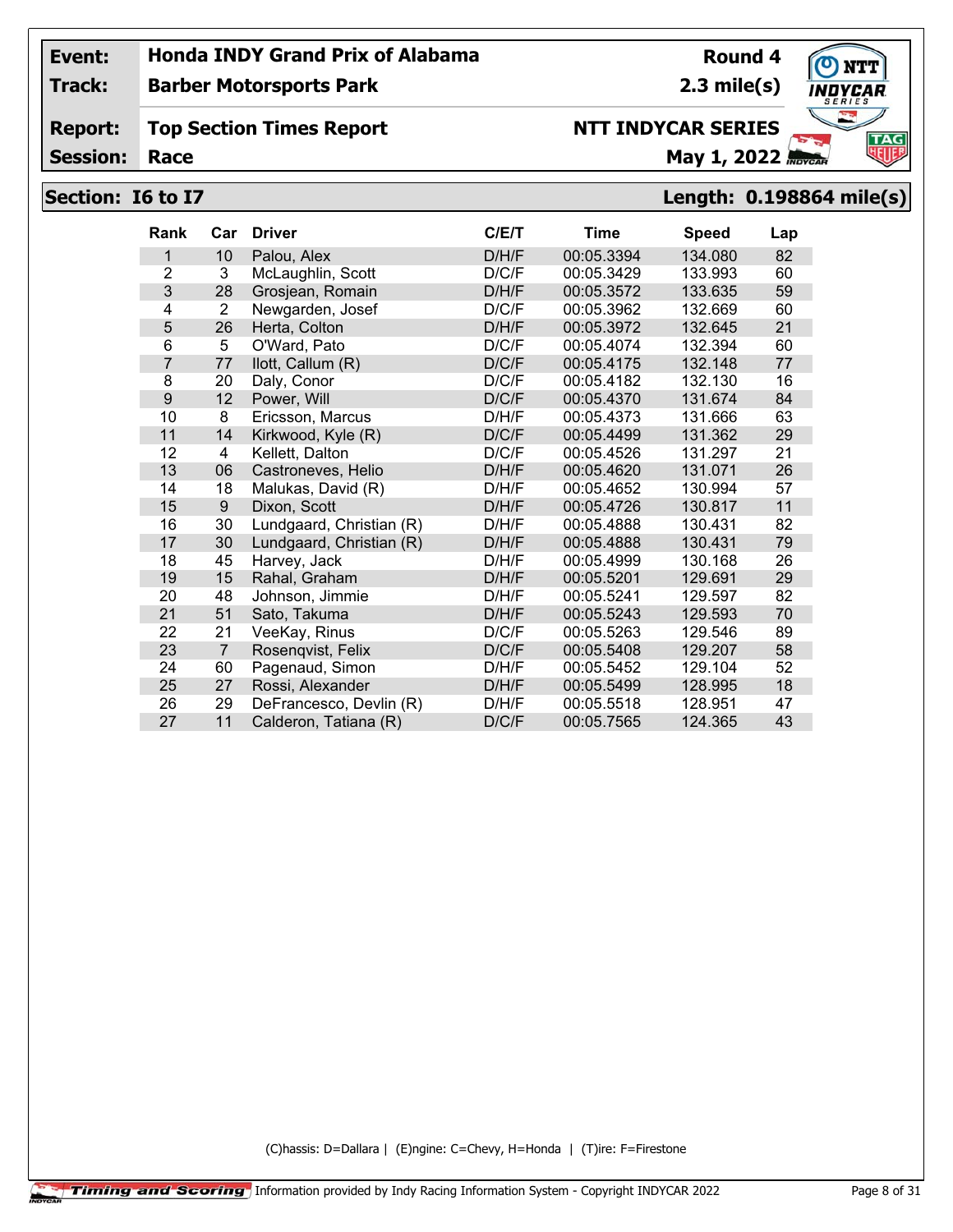**Track:**

## **Barber Motorsports Park**

#### **Report: Top Section Times Report**

**Session:**

# **NTT INDYCAR SERIES**

**May 1, 2022** 

## **Section: I7 to I8 Length: 0.167235 mile(s)**

| <b>Rank</b>    | Car            | <b>Driver</b>            | C/E/T | Time       | <b>Speed</b> | Lap |
|----------------|----------------|--------------------------|-------|------------|--------------|-----|
| 1              | 10             | Palou, Alex              | D/H/F | 00:05.3119 | 113.339      | 61  |
| $\overline{2}$ | 5              | O'Ward, Pato             | D/C/F | 00:05.3179 | 113.211      | 59  |
| 3              | 26             | Herta, Colton            | D/H/F | 00:05.3470 | 112.595      | 14  |
| 4              | 2              | Newgarden, Josef         | D/C/F | 00:05.3514 | 112.502      | 30  |
| 5              | 77             | llott, Callum (R)        | D/C/F | 00:05.3535 | 112.458      | 71  |
| 6              | 06             | Castroneves, Helio       | D/H/F | 00:05.3545 | 112.437      | 43  |
| $\overline{7}$ | 21             | VeeKay, Rinus            | D/C/F | 00:05.3611 | 112.299      | 71  |
| 8              | 45             | Harvey, Jack             | D/H/F | 00:05.3818 | 111.867      | 23  |
| 9              | 27             | Rossi, Alexander         | D/H/F | 00:05.3836 | 111.830      | 2   |
| 10             | 12             | Power, Will              | D/C/F | 00:05.3862 | 111.776      | 77  |
| 11             | 30             | Lundgaard, Christian (R) | D/H/F | 00:05.3992 | 111.506      | 81  |
| 12             | 8              | Ericsson, Marcus         | D/H/F | 00:05.4036 | 111.416      | 25  |
| 13             | $\overline{7}$ | Rosenqvist, Felix        | D/C/F | 00:05.4116 | 111.251      | 83  |
| 14             | 20             | Daly, Conor              | D/C/F | 00:05.4139 | 111.204      | 14  |
| 15             | 28             | Grosjean, Romain         | D/H/F | 00:05.4169 | 111.142      | 89  |
| 16             | 60             | Pagenaud, Simon          | D/H/F | 00:05.4260 | 110.956      | 63  |
| 17             | 14             | Kirkwood, Kyle (R)       | D/C/F | 00:05.4303 | 110.868      | 16  |
| 18             | 3              | McLaughlin, Scott        | D/C/F | 00:05.4328 | 110.817      | 58  |
| 19             | 9              | Dixon, Scott             | D/H/F | 00:05.4356 | 110.760      | 60  |
| 20             | 51             | Sato, Takuma             | D/H/F | 00:05.4421 | 110.627      | 89  |
| 21             | $\overline{4}$ | Kellett, Dalton          | D/C/F | 00:05.4504 | 110.459      | 28  |
| 22             | 15             | Rahal, Graham            | D/H/F | 00:05.4654 | 110.156      | 83  |
| 23             | 29             | DeFrancesco, Devlin (R)  | D/H/F | 00:05.4817 | 109.828      | 13  |
| 24             | 48             | Johnson, Jimmie          | D/H/F | 00:05.5006 | 109.451      | 83  |
| 25             | 18             | Malukas, David (R)       | D/H/F | 00:05.5117 | 109.230      | 17  |
| 26             | 11             | Calderon, Tatiana (R)    | D/C/F | 00:05.5276 | 108.916      | 17  |

(C)hassis: D=Dallara | (E)ngine: C=Chevy, H=Honda | (T)ire: F=Firestone

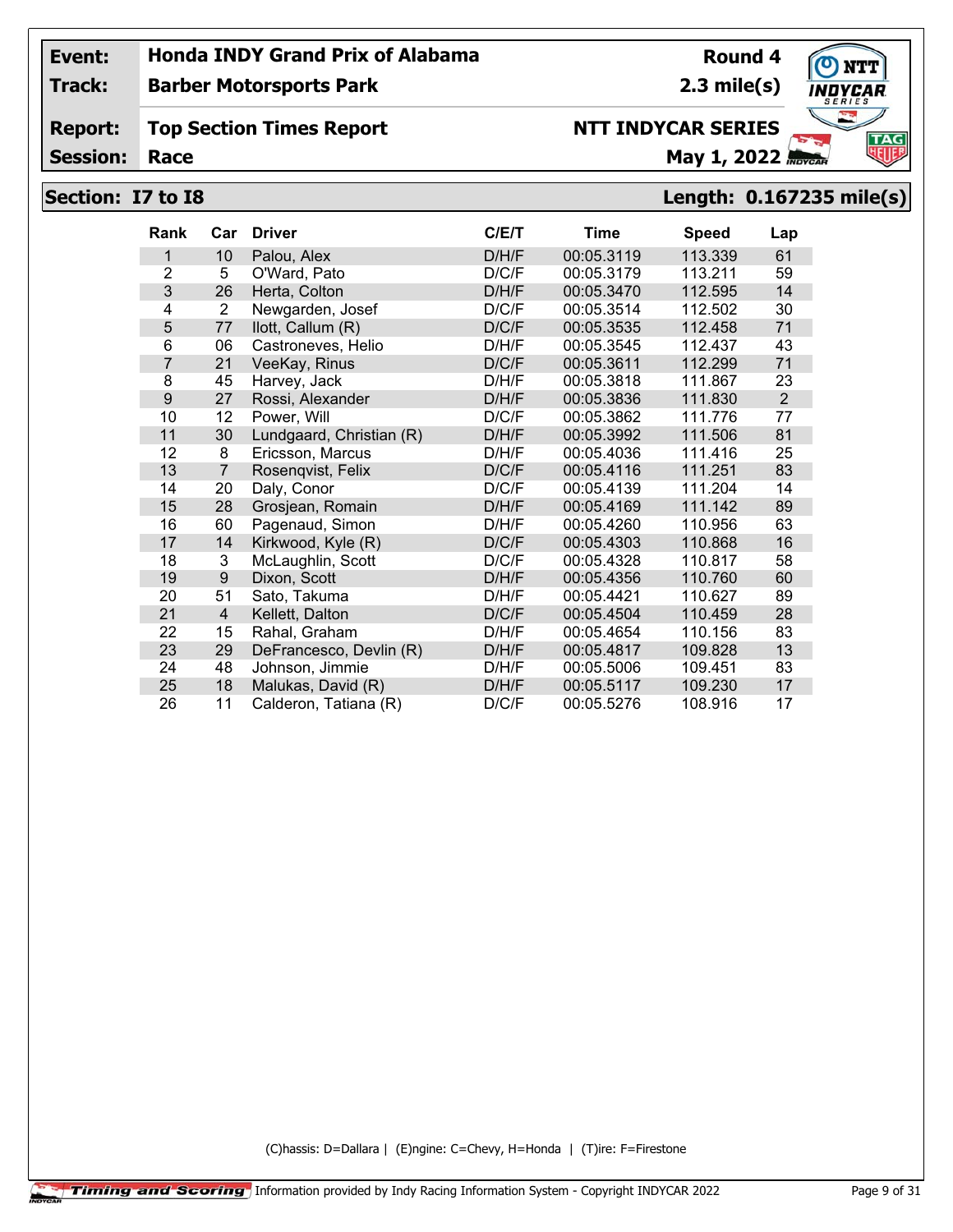**Track:**

## **Barber Motorsports Park**

#### **Report: Top Section Times Report**

**Session:**

# **NTT INDYCAR SERIES**

**May 1, 2022** 

# **Section: I8 to SF Length: 0.295833 mile(s)**

| <b>Rank</b>    | Car   | <b>Driver</b>            | C/ET  | Time       | <b>Speed</b> | Lap            |
|----------------|-------|--------------------------|-------|------------|--------------|----------------|
| 1              | 26    | Herta, Colton            | D/H/F | 00:09.0847 | 117.230      | 19             |
| $\overline{2}$ | 48    | Johnson, Jimmie          | D/H/F | 00:09.1047 | 116.973      | 42             |
| 3              | $9\,$ | Dixon, Scott             | D/H/F | 00:09.1176 | 116.807      | 60             |
| 4              | 28    | Grosjean, Romain         | D/H/F | 00:09.1331 | 116.609      | 42             |
| 5              | 8     | Ericsson, Marcus         | D/H/F | 00:09.1390 | 116.534      | 61             |
| 6              | 30    | Lundgaard, Christian (R) | D/H/F | 00:09.1412 | 116.505      | 63             |
| 7              | 21    | VeeKay, Rinus            | D/C/F | 00:09.1433 | 116.479      | 9              |
| 8              | 29    | DeFrancesco, Devlin (R)  | D/H/F | 00:09.1454 | 116.452      | 70             |
| 9              | 2     | Newgarden, Josef         | D/C/F | 00:09.1540 | 116.343      | 59             |
| 10             | 10    | Palou, Alex              | D/H/F | 00:09.1584 | 116.287      | 61             |
| 11             | 77    | llott, Callum (R)        | D/C/F | 00:09.1606 | 116.259      | $\overline{7}$ |
| 12             | 5     | O'Ward, Pato             | D/C/F | 00:09.1645 | 116.209      | 8              |
| 13             | 3     | McLaughlin, Scott        | D/C/F | 00:09.1771 | 116.050      | 19             |
| 14             | 45    | Harvey, Jack             | D/H/F | 00:09.1783 | 116.035      | 28             |
| 15             | 60    | Pagenaud, Simon          | D/H/F | 00:09.1810 | 116.000      | 47             |
| 16             | 7     | Rosenqvist, Felix        | D/C/F | 00:09.1818 | 115.990      | 8              |
| 17             | 20    | Daly, Conor              | D/C/F | 00:09.2031 | 115.722      | 60             |
| 18             | 27    | Rossi, Alexander         | D/H/F | 00:09.2084 | 115.655      | 2              |
| 19             | 51    | Sato, Takuma             | D/H/F | 00:09.2227 | 115.476      | 81             |
| 20             | 15    | Rahal, Graham            | D/H/F | 00:09.2394 | 115.267      | 20             |
| 21             | 11    | Calderon, Tatiana (R)    | D/C/F | 00:09.2406 | 115.252      | 42             |
| 22             | 18    | Malukas, David (R)       | D/H/F | 00:09.2440 | 115.210      | 20             |
| 23             | 12    | Power, Will              | D/C/F | 00:09.2523 | 115.107      | 72             |
| 24             | 06    | Castroneves, Helio       | D/H/F | 00:09.2640 | 114.961      | 25             |
| 25             | 14    | Kirkwood, Kyle (R)       | D/C/F | 00:09.2741 | 114.836      | 29             |
| 26             | 4     | Kellett, Dalton          | D/C/F | 00:09.3111 | 114.380      | 40             |

(C)hassis: D=Dallara | (E)ngine: C=Chevy, H=Honda | (T)ire: F=Firestone

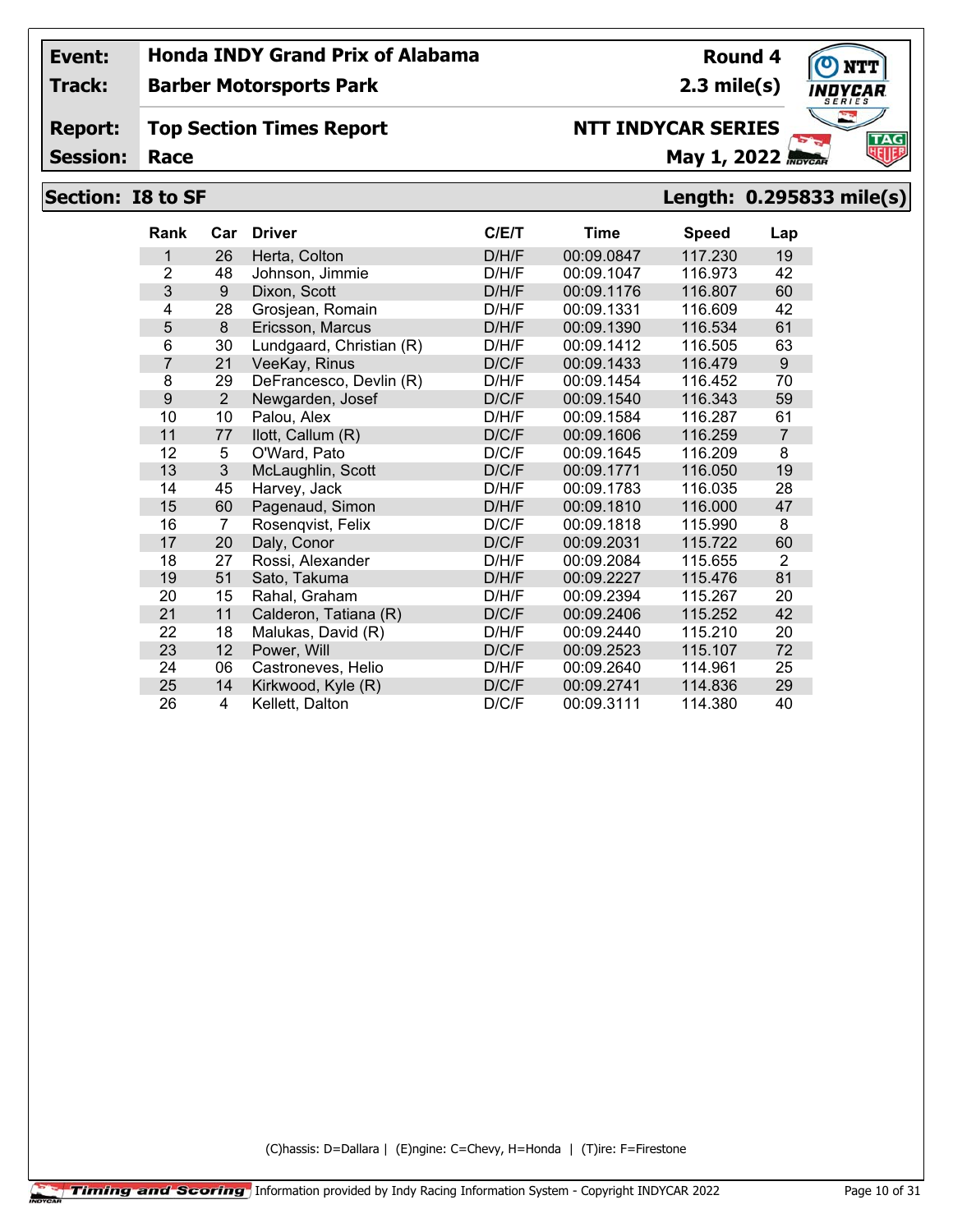**Track:**

## **Barber Motorsports Park**

#### **Report: Top Section Times Report**

**Session:**

# **NTT INDYCAR SERIES**

**Race May 1, 2022** *Rocal* **<b>May 1, 2022** *Royck***</mark></del>** 

**Round 4 2.3 mile(s)**

# **Section: SF to SFT Length: 0.025379 mile(s)**

| <b>Rank</b>    | Car            | <b>Driver</b>            | C/E/T | Time       | <b>Speed</b> | Lap |
|----------------|----------------|--------------------------|-------|------------|--------------|-----|
| 1              | 15             | Rahal, Graham            | D/H/F | 00:00.5504 | 165.995      | 42  |
| $\overline{2}$ | 28             | Grosjean, Romain         | D/H/F | 00:00.5549 | 164.649      | 36  |
| 3              | 8              | Ericsson, Marcus         | D/H/F | 00:00.5554 | 164.501      | 61  |
| 4              | 18             | Malukas, David (R)       | D/H/F | 00:00.5586 | 163.558      | 87  |
| 5              | 9              | Dixon, Scott             | D/H/F | 00:00.5587 | 163.529      | 42  |
| 6              | 10             | Palou, Alex              | D/H/F | 00:00.5591 | 163.412      | 62  |
| $\overline{7}$ | 60             | Pagenaud, Simon          | D/H/F | 00:00.5594 | 163.324      | 36  |
| 8              | 51             | Sato, Takuma             | D/H/F | 00:00.5599 | 163.178      | 86  |
| 9              | 30             | Lundgaard, Christian (R) | D/H/F | 00:00.5603 | 163.062      | 77  |
| 10             | 48             | Johnson, Jimmie          | D/H/F | 00:00.5604 | 163.033      | 13  |
| 11             | 21             | VeeKay, Rinus            | D/C/F | 00:00.5606 | 162.975      | 60  |
| 12             | 12             | Power, Will              | D/C/F | 00:00.5610 | 162.859      | 67  |
| 13             | 26             | Herta, Colton            | D/H/F | 00:00.5617 | 162.656      | 30  |
| 14             | 45             | Harvey, Jack             | D/H/F | 00:00.5619 | 162.598      | 31  |
| 15             | 2              | Newgarden, Josef         | D/C/F | 00:00.5630 | 162.280      | 49  |
| 16             | 29             | DeFrancesco, Devlin (R)  | D/H/F | 00:00.5638 | 162.050      | 76  |
| 17             | 20             | Daly, Conor              | D/C/F | 00:00.5645 | 161.849      | 60  |
| 18             | 4              | Kellett, Dalton          | D/C/F | 00:00.5655 | 161.563      | 63  |
| 19             | 27             | Rossi, Alexander         | D/H/F | 00:00.5656 | 161.534      | 86  |
| 20             | $\overline{7}$ | Rosengvist, Felix        | D/C/F | 00:00.5665 | 161.277      | 19  |
| 21             | 14             | Kirkwood, Kyle (R)       | D/C/F | 00:00.5667 | 161.220      | 85  |
| 22             | 5              | O'Ward, Pato             | D/C/F | 00:00.5675 | 160.993      | 89  |
| 23             | 3              | McLaughlin, Scott        | D/C/F | 00:00.5703 | 160.203      | 63  |
| 24             | 06             | Castroneves, Helio       | D/H/F | 00:00.5717 | 159.810      | 20  |
| 25             | 77             | llott, Callum (R)        | D/C/F | 00:00.5722 | 159.671      | 86  |
| 26             | 11             | Calderon, Tatiana (R)    | D/C/F | 00:00.5762 | 158.562      | 41  |

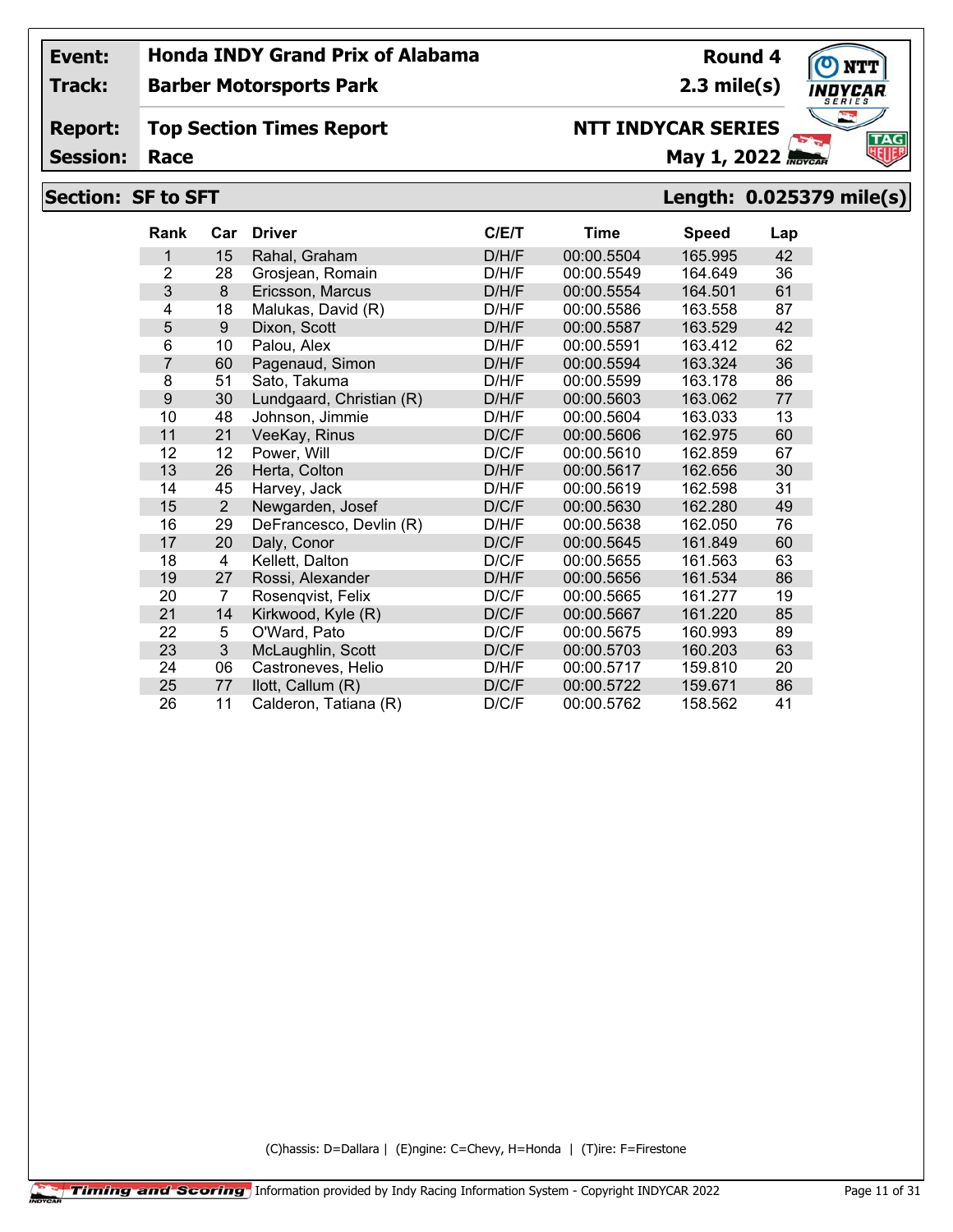**Track:**

**Barber Motorsports Park**

#### **Report: Top Section Times Report**

**Session:**

# **NTT INDYCAR SERIES**

**May 1, 2022** 

**Round 4 2.3 mile(s)**

## **Section: I6T to I6 Length: 0.022917 mile(s)**

| <b>Rank</b>    | Car            | <b>Driver</b>            | C/ET  | <b>Time</b> | <b>Speed</b> | Lap |
|----------------|----------------|--------------------------|-------|-------------|--------------|-----|
| 1              | 21             | VeeKay, Rinus            | D/C/F | 00:00.4721  | 174.751      | 89  |
| $\overline{2}$ | 10             | Palou, Alex              | D/H/F | 00:00.4734  | 174.271      | 61  |
| 3              | 15             | Rahal, Graham            | D/H/F | 00:00.4739  | 174.087      | 59  |
| 4              | 5              | O'Ward, Pato             | D/C/F | 00:00.4740  | 174.051      | 60  |
| 5              | 06             | Castroneves, Helio       | D/H/F | 00:00.4742  | 173.977      | 27  |
| 6              | 06             | Castroneves, Helio       | D/H/F | 00:00.4742  | 173.977      | 25  |
| $\overline{7}$ | 28             | Grosjean, Romain         | D/H/F | 00:00.4761  | 173.283      | 28  |
| 8              | 45             | Harvey, Jack             | D/H/F | 00:00.4763  | 173.210      | 28  |
| 9              | 3              | McLaughlin, Scott        | D/C/F | 00:00.4764  | 173.174      | 60  |
| 10             | 26             | Herta, Colton            | D/H/F | 00:00.4774  | 172.811      | 14  |
| 11             | 12             | Power, Will              | D/C/F | 00:00.4780  | 172.594      | 72  |
| 12             | 20             | Daly, Conor              | D/C/F | 00:00.4781  | 172.558      | 25  |
| 13             | 14             | Kirkwood, Kyle (R)       | D/C/F | 00:00.4786  | 172.378      | 29  |
| 14             | $\overline{2}$ | Newgarden, Josef         | D/C/F | 00:00.4799  | 171.911      | 61  |
| 15             | $\overline{4}$ | Kellett, Dalton          | D/C/F | 00:00.4807  | 171.625      | 78  |
| 16             | 60             | Pagenaud, Simon          | D/H/F | 00:00.4807  | 171.625      | 59  |
| 17             | 18             | Malukas, David (R)       | D/H/F | 00:00.4813  | 171.411      | 47  |
| 18             | 77             | llott, Callum (R)        | D/C/F | 00:00.4826  | 170.949      | 85  |
| 19             | 77             | llott, Callum (R)        | D/C/F | 00:00.4826  | 170.949      | 77  |
| 20             | 8              | Ericsson, Marcus         | D/H/F | 00:00.4831  | 170.772      | 61  |
| 21             | 51             | Sato, Takuma             | D/H/F | 00:00.4832  | 170.737      | 85  |
| 22             | 29             | DeFrancesco, Devlin (R)  | D/H/F | 00:00.4842  | 170.384      | 59  |
| 23             | 48             | Johnson, Jimmie          | D/H/F | 00:00.4845  | 170.279      | 51  |
| 24             | 9              | Dixon, Scott             | D/H/F | 00:00.4848  | 170.173      | 11  |
| 25             | 30             | Lundgaard, Christian (R) | D/H/F | 00:00.4881  | 169.023      | 52  |
| 26             | 11             | Calderon, Tatiana (R)    | D/C/F | 00:00.4894  | 168.574      | 46  |
| 27             | 27             | Rossi, Alexander         | D/H/F | 00:00.4901  | 168.333      | 58  |
| 28             | $\overline{7}$ | Rosengvist, Felix        | D/C/F | 00:00.4904  | 168.230      | 59  |

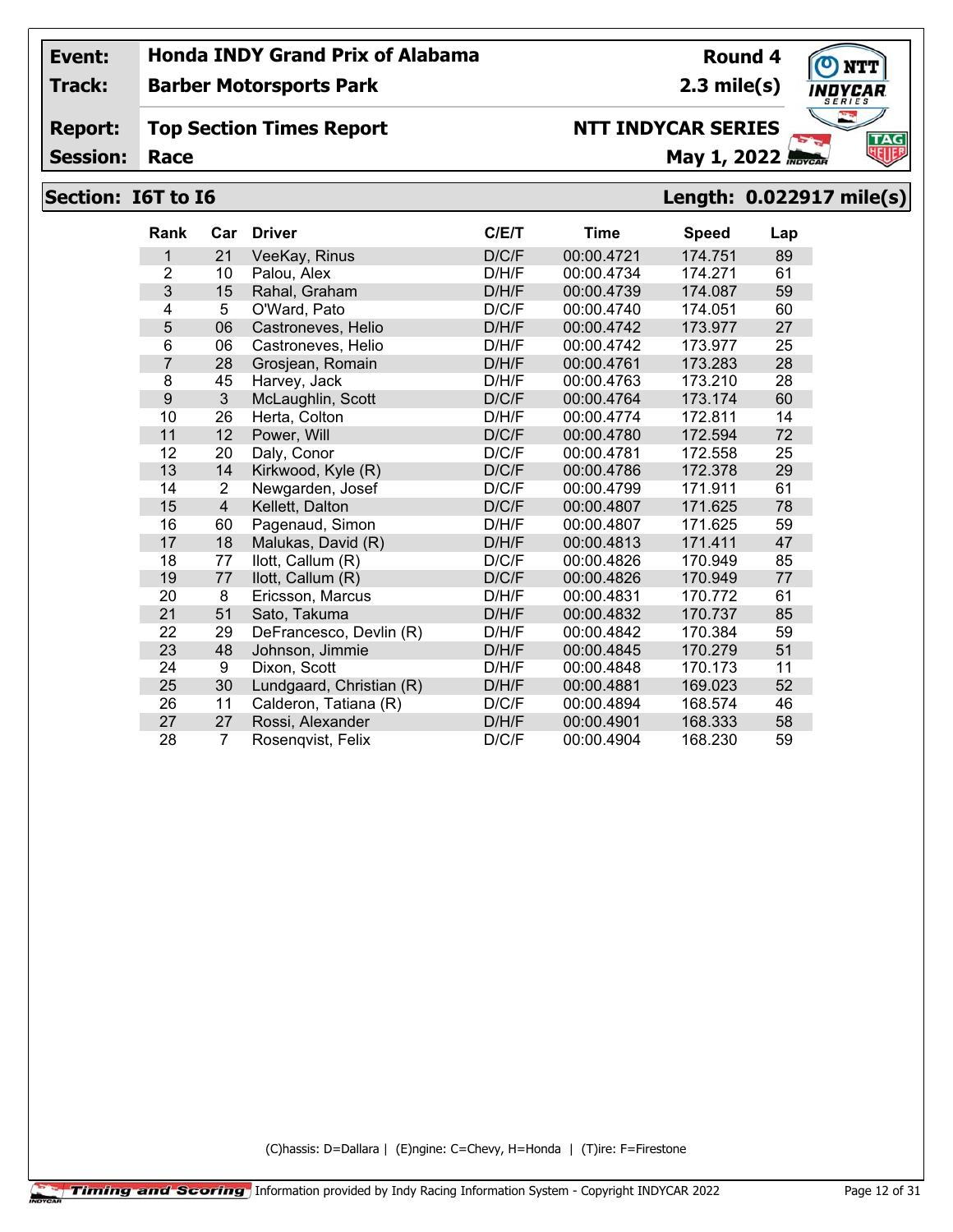**Track:**

**Barber Motorsports Park**

### **Report: Top Section Times Report**

**Session:**

# **NTT INDYCAR SERIES**

**Race May 1, 2022** *Roycas* **<b>May 1, 2022** *Roycas*

**Round 4 2.3 mile(s)**

# **Section: PI to SFP Length: 0.158333 mile(s)**

| Rank           | Car            | <b>Driver</b>            | C/E/T | Time       | <b>Speed</b> | Lap |
|----------------|----------------|--------------------------|-------|------------|--------------|-----|
| 1              | 10             | Palou, Alex              | D/H/F | 00:12.7563 | 44.684       | 29  |
| $\overline{2}$ | 27             | Rossi, Alexander         | D/H/F | 00:12.7923 | 44.558       | 28  |
| 3              | $\overline{2}$ | Newgarden, Josef         | D/C/F | 00:12.8052 | 44.513       | 61  |
| 4              | 26             | Herta, Colton            | D/H/F | 00:12.8069 | 44.507       | 32  |
| 5              | 28             | Grosjean, Romain         | D/H/F | 00:12.8466 | 44.370       | 12  |
| 6              | 12             | Power, Will              | D/C/F | 00:12.8496 | 44.359       | 60  |
| 7              | $\overline{7}$ | Rosenqvist, Felix        | D/C/F | 00:13.0546 | 43.663       | 27  |
| 8              | 9              | Dixon, Scott             | D/H/F | 00:21.8282 | 26.113       | 61  |
| 9              | 14             | Kirkwood, Kyle (R)       | D/C/F | 00:22.1569 | 25.726       | 52  |
| 10             | 20             | Daly, Conor              | D/C/F | 00:22.2115 | 25.662       | 32  |
| 11             | 8              | Ericsson, Marcus         | D/H/F | 00:22.4542 | 25.385       | 63  |
| 12             | 4              | Kellett, Dalton          | D/C/F | 00:22.4611 | 25.377       | 17  |
| 13             | 3              | McLaughlin, Scott        | D/C/F | 00:22.5010 | 25.332       | 29  |
| 14             | 5              | O'Ward, Pato             | D/C/F | 00:22.7712 | 25.032       | 60  |
| 15             | 15             | Rahal, Graham            | D/H/F | 00:22.8107 | 24.988       | 29  |
| 16             | 06             | Castroneves, Helio       | D/H/F | 00:22.8315 | 24.966       | 32  |
| 17             | 48             | Johnson, Jimmie          | D/H/F | 00:22.9722 | 24.813       | 25  |
| 18             | 21             | VeeKay, Rinus            | D/C/F | 00:22.9765 | 24.808       | 60  |
| 19             | 60             | Pagenaud, Simon          | D/H/F | 00:22.9853 | 24.798       | 59  |
| 20             | 45             | Harvey, Jack             | D/H/F | 00:22.9938 | 24.789       | 10  |
| 21             | 77             | llott, Callum (R)        | D/C/F | 00:22.9954 | 24.788       | 28  |
| 22             | 29             | DeFrancesco, Devlin (R)  | D/H/F | 00:23.1446 | 24.628       | 27  |
| 23             | 51             | Sato, Takuma             | D/H/F | 00:23.8641 | 23.885       | 28  |
| 24             | 11             | Calderon, Tatiana (R)    | D/C/F | 00:24.1531 | 23.599       | 63  |
| 25             | 30             | Lundgaard, Christian (R) | D/H/F | 00:24.8530 | 22.935       | 59  |
| 26             | 18             | Malukas, David (R)       | D/H/F | 00:25.2960 | 22.533       | 60  |

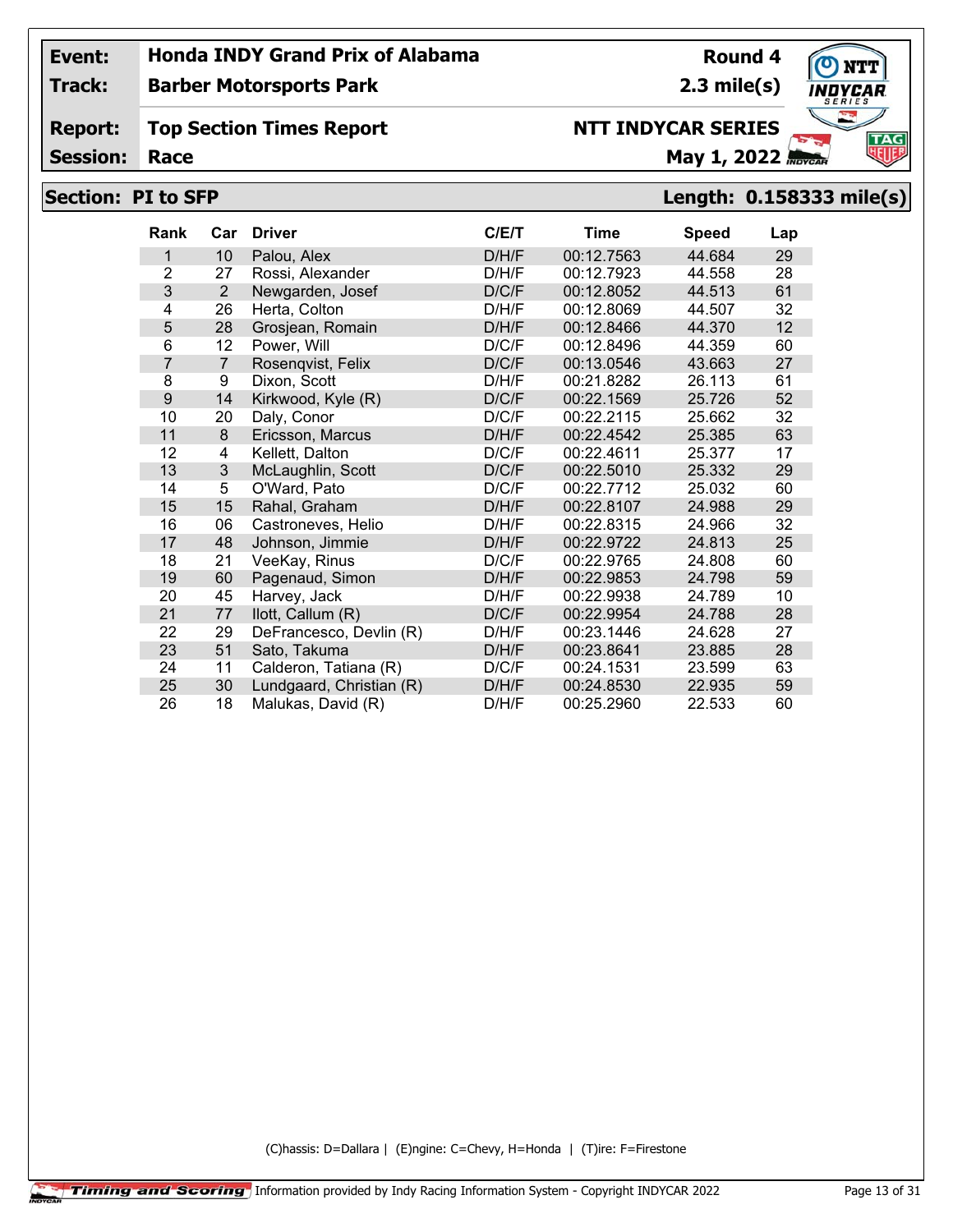**Track:**

## **Barber Motorsports Park**

#### **Report: Top Section Times Report**

**Session:**

# **Section: SFP to PO Length: 0.084470 mile(s)**

| <b>Rank</b>    | Car            | <b>Driver</b>            | C/E/T | <b>Time</b> | <b>Speed</b> | Lap              |
|----------------|----------------|--------------------------|-------|-------------|--------------|------------------|
| 1              | 9              | Dixon, Scott             | D/H/F | 00:06.8061  | 44.679       | 30               |
| $\overline{2}$ | 21             | VeeKay, Rinus            | D/C/F | 00:06.8507  | 44.388       | 30               |
| 3              | 48             | Johnson, Jimmie          | D/H/F | 00:06.8518  | 44.381       | 26               |
| 4              | 15             | Rahal, Graham            | D/H/F | 00:06.8557  | 44.356       | 60               |
| 5              | 06             | Castroneves, Helio       | D/H/F | 00:06.8569  | 44.348       | 63               |
| 6              | 29             | DeFrancesco, Devlin (R)  | D/H/F | 00:06.8597  | 44.330       | 28               |
| $\overline{7}$ | 51             | Sato, Takuma             | D/H/F | 00:06.8653  | 44.294       | 29               |
| 8              | 30             | Lundgaard, Christian (R) | D/H/F | 00:06.8654  | 44.293       | 29               |
| 9              | 18             | Malukas, David (R)       | D/H/F | 00:06.8716  | 44.253       | 29               |
| 10             | 60             | Pagenaud, Simon          | D/H/F | 00:06.8746  | 44.234       | 60               |
| 11             | 45             | Harvey, Jack             | D/H/F | 00:06.8775  | 44.215       | 11               |
| 12             | 3              | McLaughlin, Scott        | D/C/F | 00:06.8790  | 44.206       | 61               |
| 13             | 11             | Calderon, Tatiana (R)    | D/C/F | 00:06.8847  | 44.169       | 25               |
| 14             | 77             | llott, Callum (R)        | D/C/F | 00:06.8979  | 44.085       | 32               |
| 15             | 5              | O'Ward, Pato             | D/C/F | 00:06.9028  | 44.053       | 29               |
| 16             | 20             | Daly, Conor              | D/C/F | 00:06.9055  | 44.036       | 12               |
| 17             | 14             | Kirkwood, Kyle (R)       | D/C/F | 00:06.9193  | 43.948       | 80               |
| 18             | 8              | Ericsson, Marcus         | D/H/F | 00:06.9524  | 43.739       | 64               |
| 19             | $\overline{4}$ | Kellett, Dalton          | D/C/F | 00:06.9537  | 43.731       | 65               |
| 20             | 28             | Grosjean, Romain         | D/H/F | 00:07.1968  | 42.254       | $\mathbf{0}$     |
| 21             | 26             | Herta, Colton            | D/H/F | 00:07.6511  | 39.745       | $\boldsymbol{0}$ |
| 22             | 12             | Power, Will              | D/C/F | 00:08.2032  | 37.070       | $\mathbf{0}$     |
| 23             | $\overline{2}$ | Newgarden, Josef         | D/C/F | 00:15.0033  | 20.268       | 11               |
| 24             | $\overline{7}$ | Rosenqvist, Felix        | D/C/F | 00:16.7204  | 18.187       | 60               |
| 25             | 10             | Palou, Alex              | D/H/F | 00:16.7502  | 18.154       | 30               |
| 26             | 27             | Rossi, Alexander         | D/H/F | 00:17.5868  | 17.291       | 60               |

(C)hassis: D=Dallara | (E)ngine: C=Chevy, H=Honda | (T)ire: F=Firestone



**Round 4 2.3 mile(s)**

**Race May 1, 2022** *Rocal* **<b>May 1, 2022** *Royck***</mark></del>** 

**NTT INDYCAR SERIES**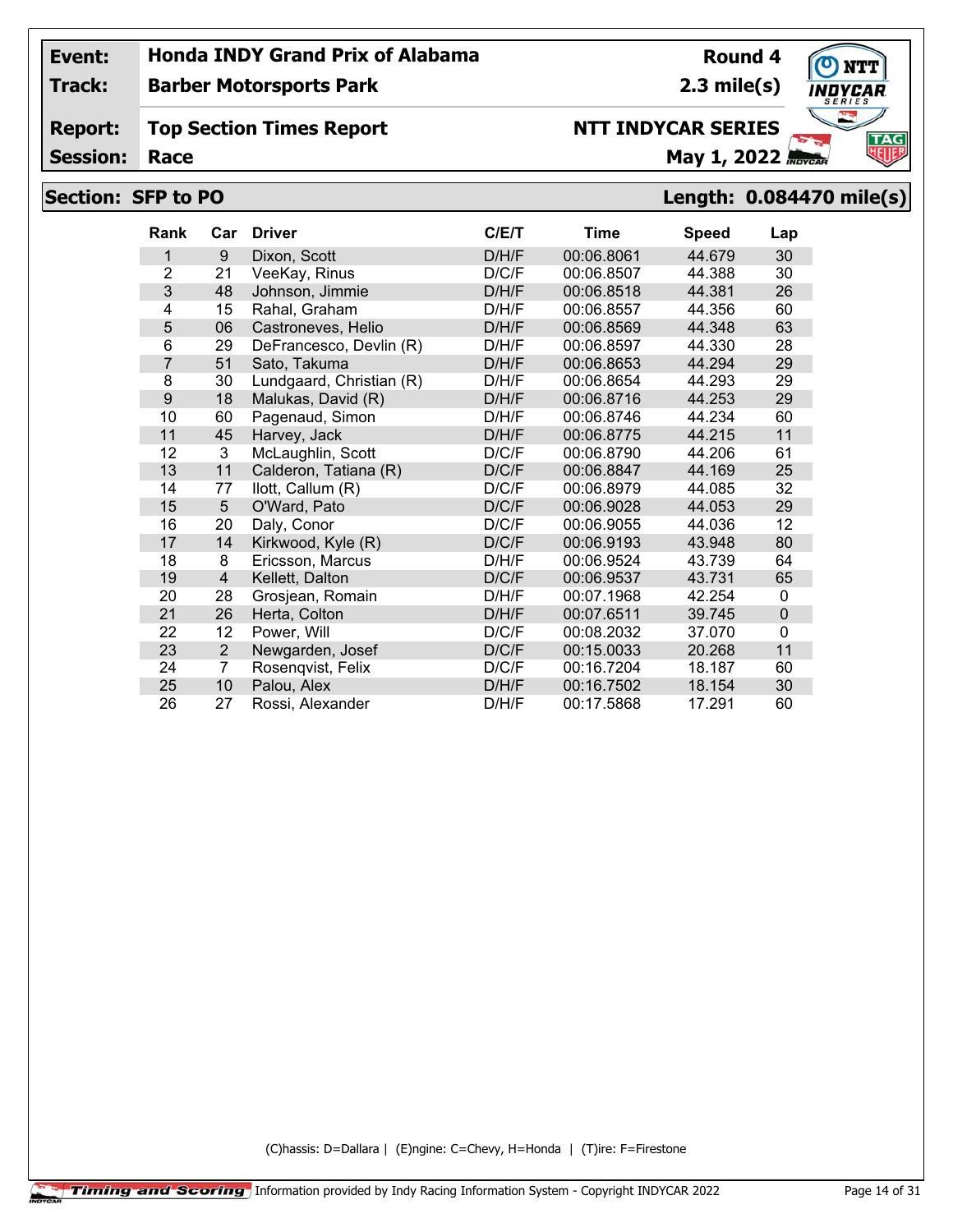**Track:**

**Barber Motorsports Park**

### **Report: Top Section Times Report**

**Session:**

# **NTT INDYCAR SERIES**

**Race May 1, 2022** *Rocal* **<b>May 1, 2022** *Royck***</mark></del>** 

**Round 4 2.3 mile(s)**

# **Section: PIC to PI Length: 0.133523 mile(s)**

| <b>Rank</b>      | Car            | <b>Driver</b>            | C/ET  | Time       | <b>Speed</b> | Lap |
|------------------|----------------|--------------------------|-------|------------|--------------|-----|
| 1                | $\overline{2}$ | Newgarden, Josef         | D/C/F | 00:07.6230 | 63.057       | 61  |
| $\overline{2}$   | 60             | Pagenaud, Simon          | D/H/F | 00:07.6524 | 62.815       | 59  |
| 3                | 3              | McLaughlin, Scott        | D/C/F | 00:07.6574 | 62.774       | 29  |
| 4                | 28             | Grosjean, Romain         | D/H/F | 00:07.6720 | 62.654       | 12  |
| 5                | 9              | Dixon, Scott             | D/H/F | 00:07.6729 | 62.647       | 61  |
| 6                | 12             | Power, Will              | D/C/F | 00:07.6807 | 62.583       | 60  |
| $\overline{7}$   | 8              | Ericsson, Marcus         | D/H/F | 00:07.8044 | 61.591       | 9   |
| 8                | 5              | O'Ward, Pato             | D/C/F | 00:07.8730 | 61.054       | 60  |
| $\boldsymbol{9}$ | 77             | llott, Callum (R)        | D/C/F | 00:07.8793 | 61.006       | 28  |
| 10               | 15             | Rahal, Graham            | D/H/F | 00:07.8948 | 60.886       | 29  |
| 11               | 27             | Rossi, Alexander         | D/H/F | 00:07.9296 | 60.619       | 59  |
| 12               | 26             | Herta, Colton            | D/H/F | 00:07.9391 | 60.546       | 61  |
| 13               | 10             | Palou, Alex              | D/H/F | 00:07.9519 | 60.449       | 62  |
| 14               | 51             | Sato. Takuma             | D/H/F | 00:07.9619 | 60.373       | 28  |
| 15               | 21             | VeeKay, Rinus            | D/C/F | 00:07.9791 | 60.243       | 29  |
| 16               | 45             | Harvey, Jack             | D/H/F | 00:08.0148 | 59.974       | 10  |
| 17               | 29             | DeFrancesco, Devlin (R)  | D/H/F | 00:08.0178 | 59.952       | 59  |
| 18               | 7              | Rosenqvist, Felix        | D/C/F | 00:08.0360 | 59.816       | 27  |
| 19               | 30             | Lundgaard, Christian (R) | D/H/F | 00:08.0495 | 59.716       | 59  |
| 20               | 14             | Kirkwood, Kyle (R)       | D/C/F | 00:08.0771 | 59.512       | 11  |
| 21               | 06             | Castroneves, Helio       | D/H/F | 00:08.0806 | 59.486       | 62  |
| 22               | 18             | Malukas, David (R)       | D/H/F | 00:08.0873 | 59.437       | 60  |
| 23               | 20             | Daly, Conor              | D/C/F | 00:08.3687 | 57.438       | 61  |
| 24               | 48             | Johnson, Jimmie          | D/H/F | 00:08.3943 | 57.263       | 54  |
| 25               | $\overline{4}$ | Kellett, Dalton          | D/C/F | 00:08.4083 | 57.168       | 41  |
| 26               | 11             | Calderon, Tatiana (R)    | D/C/F | 00:08.8160 | 54.524       | 63  |

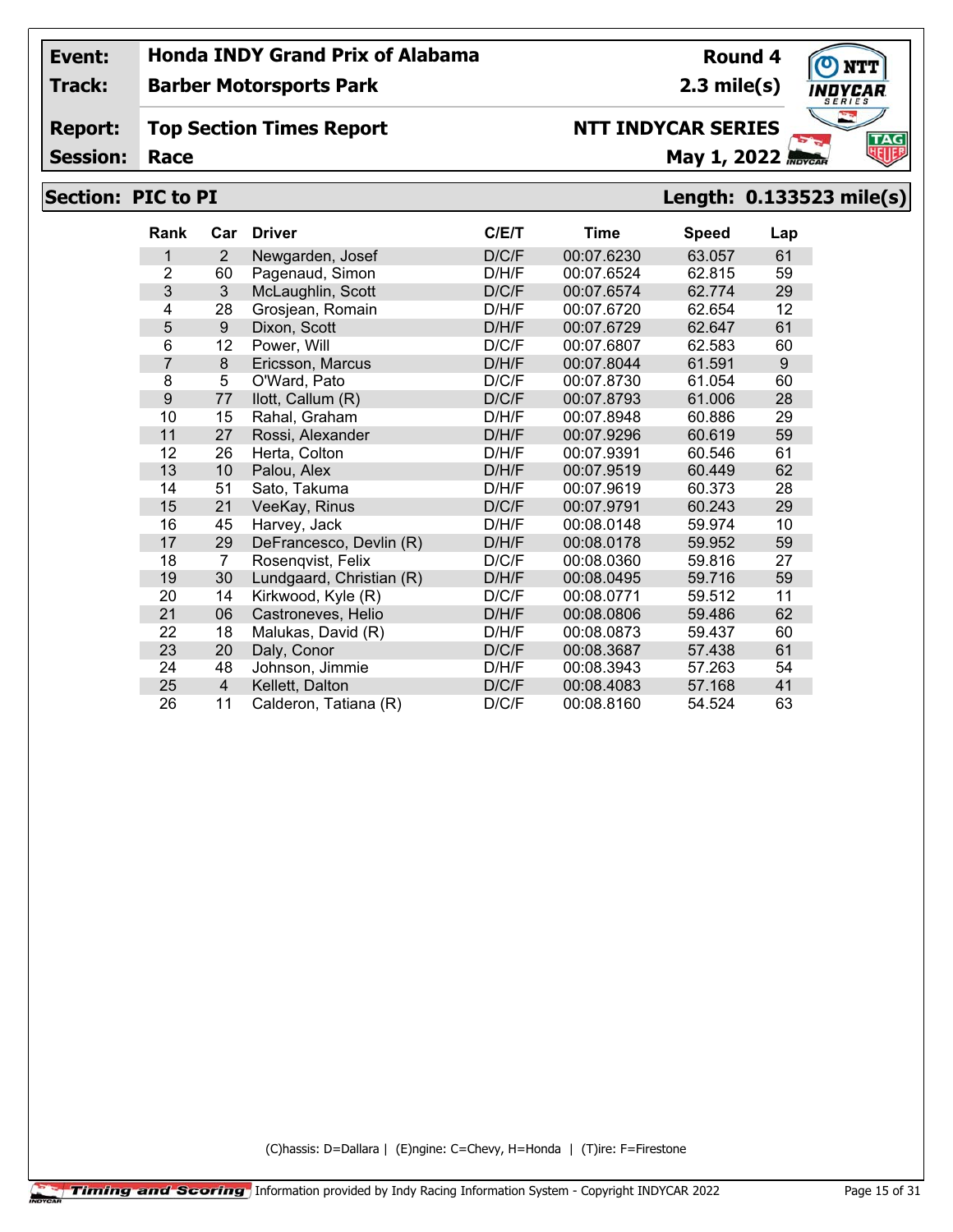**Track:**

## **Barber Motorsports Park**

#### **Report: Top Section Times Report**

**Session:**

# **NTT INDYCAR SERIES**

**Race May 1, 2022** *Rocal* **<b>May 1, 2022** *Royck***</mark></del>** 

**Round 4 2.3 mile(s)**

# **Section: PI to PO Length: 0.242803 mile(s)**

| <b>Rank</b>    | Car            | <b>Driver</b>            | C/E/T | <b>Time</b> | <b>Speed</b> | Lap |
|----------------|----------------|--------------------------|-------|-------------|--------------|-----|
| 1              | $\overline{2}$ | Newgarden, Josef         | D/C/F | 00:27.8171  | 31.423       | 10  |
| 2              | 26             | Herta, Colton            | D/H/F | 00:28.3569  | 30.825       | 11  |
| 3              | 9              | Dixon, Scott             | D/H/F | 00:28.6497  | 30.510       | 61  |
| 4              | 14             | Kirkwood, Kyle (R)       | D/C/F | 00:29.0962  | 30.041       | 52  |
| 5              | 20             | Daly, Conor              | D/C/F | 00:29.1243  | 30.012       | 32  |
| 6              | 28             | Grosjean, Romain         | D/H/F | 00:29.1686  | 29.967       | 12  |
| $\overline{7}$ | 3              | McLaughlin, Scott        | D/C/F | 00:29.3924  | 29.739       | 29  |
| 8              | 8              | Ericsson, Marcus         | D/H/F | 00:29.4066  | 29.724       | 63  |
| 9              | $\overline{4}$ | Kellett, Dalton          | D/C/F | 00:29.4276  | 29.703       | 17  |
| 10             | 10             | Palou, Alex              | D/H/F | 00:29.5065  | 29.624       | 29  |
| 11             | 5              | O'Ward, Pato             | D/C/F | 00:29.6745  | 29.456       | 60  |
| 12             | 15             | Rahal, Graham            | D/H/F | 00:29.6809  | 29.450       | 29  |
| 13             | 06             | Castroneves, Helio       | D/H/F | 00:29.7030  | 29.428       | 32  |
| 14             | 48             | Johnson, Jimmie          | D/H/F | 00:29.8240  | 29.308       | 25  |
| 15             | 21             | VeeKay, Rinus            | D/C/F | 00:29.8323  | 29.300       | 60  |
| 16             | 60             | Pagenaud, Simon          | D/H/F | 00:29.8599  | 29.273       | 59  |
| 17             | 45             | Harvey, Jack             | D/H/F | 00:29.8713  | 29.262       | 10  |
| 18             | 77             | llott, Callum (R)        | D/C/F | 00:29.8960  | 29.238       | 28  |
| 19             | $\overline{7}$ | Rosenqvist, Felix        | D/C/F | 00:29.9967  | 29.140       | 59  |
| 20             | 29             | DeFrancesco, Devlin (R)  | D/H/F | 00:30.0043  | 29.132       | 27  |
| 21             | 12             | Power, Will              | D/C/F | 00:30.0301  | 29.107       | 29  |
| 22             | 27             | Rossi, Alexander         | D/H/F | 00:30.3812  | 28.771       | 59  |
| 23             | 51             | Sato, Takuma             | D/H/F | 00:30.7294  | 28.445       | 28  |
| 24             | 11             | Calderon, Tatiana (R)    | D/C/F | 00:31.0643  | 28.138       | 63  |
| 25             | 30             | Lundgaard, Christian (R) | D/H/F | 00:31.7309  | 27.547       | 59  |
| 26             | 18             | Malukas, David (R)       | D/H/F | 00:32.1768  | 27.165       | 60  |

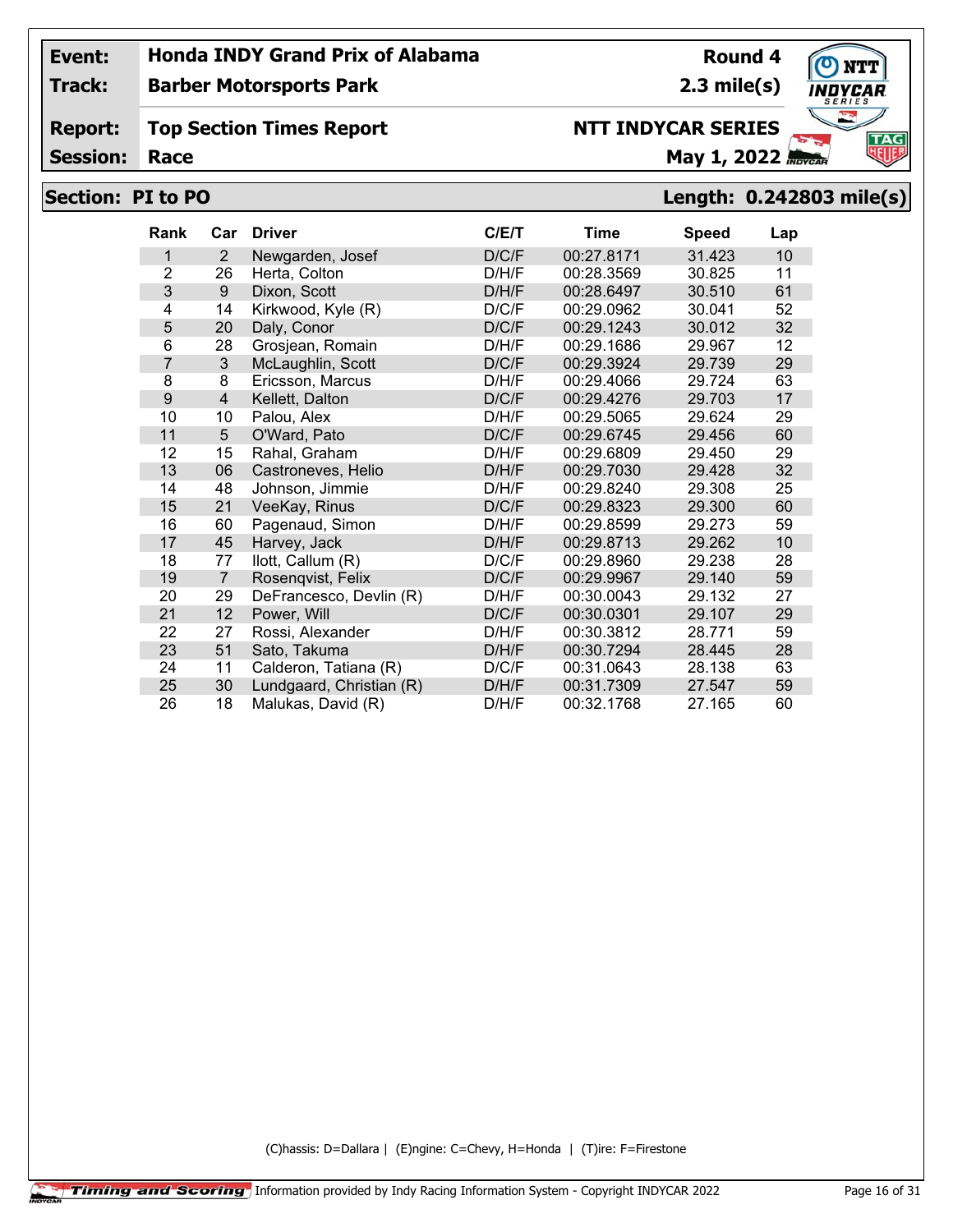**Track:**

## **Barber Motorsports Park**

#### **Report: Top Section Times Report**

**Session:**

# **NTT INDYCAR SERIES**

**May 1, 2022** 

# **Section: PO to SF Length: 2.198864 mile(s)**

| Rank           | Car            | <b>Driver</b>            | C/E/T | Time       | <b>Speed</b> | Lap |
|----------------|----------------|--------------------------|-------|------------|--------------|-----|
| 1              | $\overline{2}$ | Newgarden, Josef         | D/C/F | 01:09.2521 | 114.306      | 11  |
| $\overline{2}$ | 12             | Power, Will              | D/C/F | 01:09.9296 | 113.198      | 61  |
| 3              | 60             | Pagenaud, Simon          | D/H/F | 01:10.0156 | 113.059      | 60  |
| 4              | 26             | Herta, Colton            | D/H/F | 01:10.1472 | 112.847      | 12  |
| 5              | 15             | Rahal, Graham            | D/H/F | 01:10.1492 | 112.844      | 60  |
| 6              | 06             | Castroneves, Helio       | D/H/F | 01:10.2188 | 112.732      | 11  |
| $\overline{7}$ | 5              | O'Ward, Pato             | D/C/F | 01:10.3335 | 112.548      | 61  |
| 8              | 45             | Harvey, Jack             | D/H/F | 01:10.4869 | 112.303      | 11  |
| 9              | 30             | Lundgaard, Christian (R) | D/H/F | 01:10.5376 | 112.223      | 60  |
| 10             | 29             | DeFrancesco, Devlin (R)  | D/H/F | 01:10.6182 | 112.094      | 60  |
| 11             | 8              | Ericsson, Marcus         | D/H/F | 01:10.6695 | 112.013      | 64  |
| 12             | 10             | Palou, Alex              | D/H/F | 01:10.9331 | 111.597      | 63  |
| 13             | 3              | McLaughlin, Scott        | D/C/F | 01:10.9814 | 111.521      | 61  |
| 14             | 9              | Dixon, Scott             | D/H/F | 01:10.9995 | 111.492      | 30  |
| 15             | $\overline{7}$ | Rosenqvist, Felix        | D/C/F | 01:11.0279 | 111.448      | 60  |
| 16             | 27             | Rossi, Alexander         | D/H/F | 01:11.1810 | 111.208      | 29  |
| 17             | 20             | Daly, Conor              | D/C/F | 01:11.2760 | 111.060      | 12  |
| 18             | 51             | Sato, Takuma             | D/H/F | 01:11.3247 | 110.984      | 29  |
| 19             | $\overline{4}$ | Kellett, Dalton          | D/C/F | 01:11.4784 | 110.745      | 18  |
| 20             | 21             | VeeKay, Rinus            | D/C/F | 01:11.7344 | 110.350      | 61  |
| 21             | 14             | Kirkwood, Kyle (R)       | D/C/F | 01:11.8036 | 110.244      | 12  |
| 22             | 77             | llott, Callum (R)        | D/C/F | 01:12.0050 | 109.936      | 29  |
| 23             | 28             | Grosjean, Romain         | D/H/F | 01:12.1864 | 109.659      | 13  |
| 24             | 18             | Malukas, David (R)       | D/H/F | 01:12.3417 | 109.424      | 29  |
| 25             | 48             | Johnson, Jimmie          | D/H/F | 01:12.9960 | 108.443      | 26  |
| 26             | 11             | Calderon, Tatiana (R)    | D/C/F | 01:13.1201 | 108.259      | 53  |

(C)hassis: D=Dallara | (E)ngine: C=Chevy, H=Honda | (T)ire: F=Firestone



**Round 4**

**2.3 mile(s)**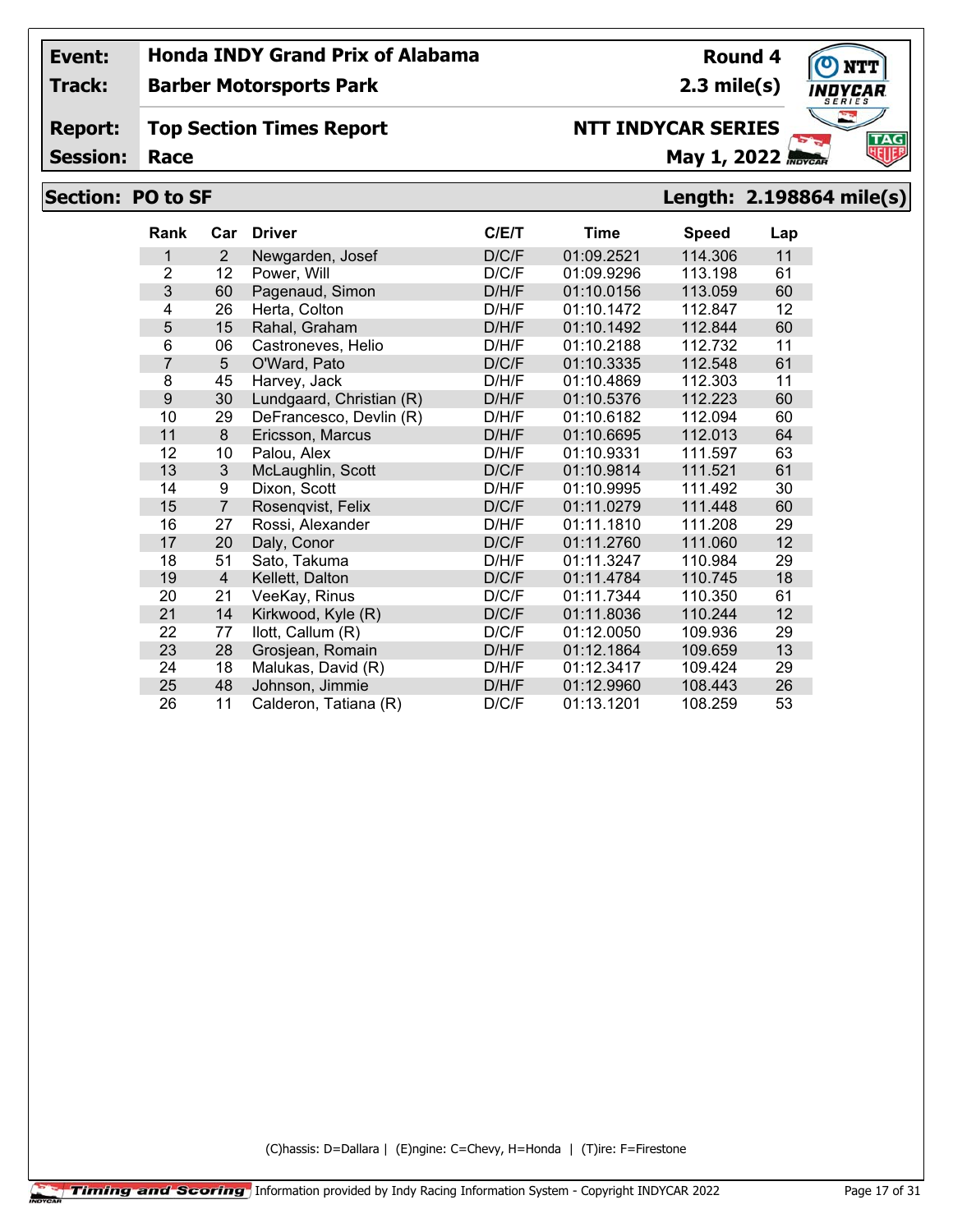**Track:**

**Barber Motorsports Park**

### **Report: Top Section Times Report**

**Session:**

# **NTT INDYCAR SERIES**

**May 1, 2022** 

# **Section: SF to PI Length: 2.123106 mile(s)**

| <b>Rank</b>    | Car | <b>Driver</b>            | C/E/T | <b>Time</b> | <b>Speed</b> | Lap |
|----------------|-----|--------------------------|-------|-------------|--------------|-----|
| 1              | 2   | Newgarden, Josef         | D/C/F | 01:06.4535  | 115.015      | 61  |
| $\overline{2}$ | 9   | Dixon, Scott             | D/H/F | 01:06.7444  | 114.514      | 61  |
| 3              | 28  | Grosjean, Romain         | D/H/F | 01:06.7449  | 114.513      | 61  |
| 4              | 3   | McLaughlin, Scott        | D/C/F | 01:06.8602  | 114.316      | 60  |
| 5              | 5   | O'Ward, Pato             | D/C/F | 01:06.9068  | 114.236      | 60  |
| 6              | 26  | Herta, Colton            | D/H/F | 01:07.0000  | 114.077      | 61  |
| 7              | 8   | Ericsson, Marcus         | D/H/F | 01:07.0296  | 114.027      | 63  |
| 8              | 12  | Power, Will              | D/C/F | 01:07.1954  | 113.746      | 60  |
| 9              | 60  | Pagenaud, Simon          | D/H/F | 01:07.3237  | 113.529      | 59  |
| 10             | 77  | llott, Callum (R)        | D/C/F | 01:07.4368  | 113.338      | 28  |
| 11             | 21  | VeeKay, Rinus            | D/C/F | 01:07.4583  | 113.302      | 29  |
| 12             | 27  | Rossi, Alexander         | D/H/F | 01:07.4894  | 113.250      | 59  |
| 13             | 15  | Rahal, Graham            | D/H/F | 01:07.5253  | 113.190      | 59  |
| 14             | 10  | Palou, Alex              | D/H/F | 01:07.5970  | 113.070      | 62  |
| 15             | 51  | Sato, Takuma             | D/H/F | 01:07.7371  | 112.836      | 60  |
| 16             | 7   | Rosenqvist, Felix        | D/C/F | 01:07.8961  | 112.572      | 59  |
| 17             | 18  | Malukas, David (R)       | D/H/F | 01:07.9227  | 112.528      | 60  |
| 18             | 29  | DeFrancesco, Devlin (R)  | D/H/F | 01:07.9542  | 112.475      | 27  |
| 19             | 30  | Lundgaard, Christian (R) | D/H/F | 01:08.0498  | 112.317      | 59  |
| 20             | 14  | Kirkwood, Kyle (R)       | D/C/F | 01:08.1264  | 112.191      | 11  |
| 21             | 06  | Castroneves, Helio       | D/H/F | 01:08.3226  | 111.869      | 10  |
| 22             | 45  | Harvey, Jack             | D/H/F | 01:08.3289  | 111.859      | 59  |
| 23             | 48  | Johnson, Jimmie          | D/H/F | 01:08.9276  | 110.887      | 54  |
| 24             | 4   | Kellett, Dalton          | D/C/F | 01:09.0100  | 110.755      | 17  |
| 25             | 20  | Daly, Conor              | D/C/F | 01:09.1609  | 110.513      | 61  |
| 26             | 11  | Calderon, Tatiana (R)    | D/C/F | 01:10.0365  | 109.131      | 52  |

(C)hassis: D=Dallara | (E)ngine: C=Chevy, H=Honda | (T)ire: F=Firestone



**Round 4**

**2.3 mile(s)**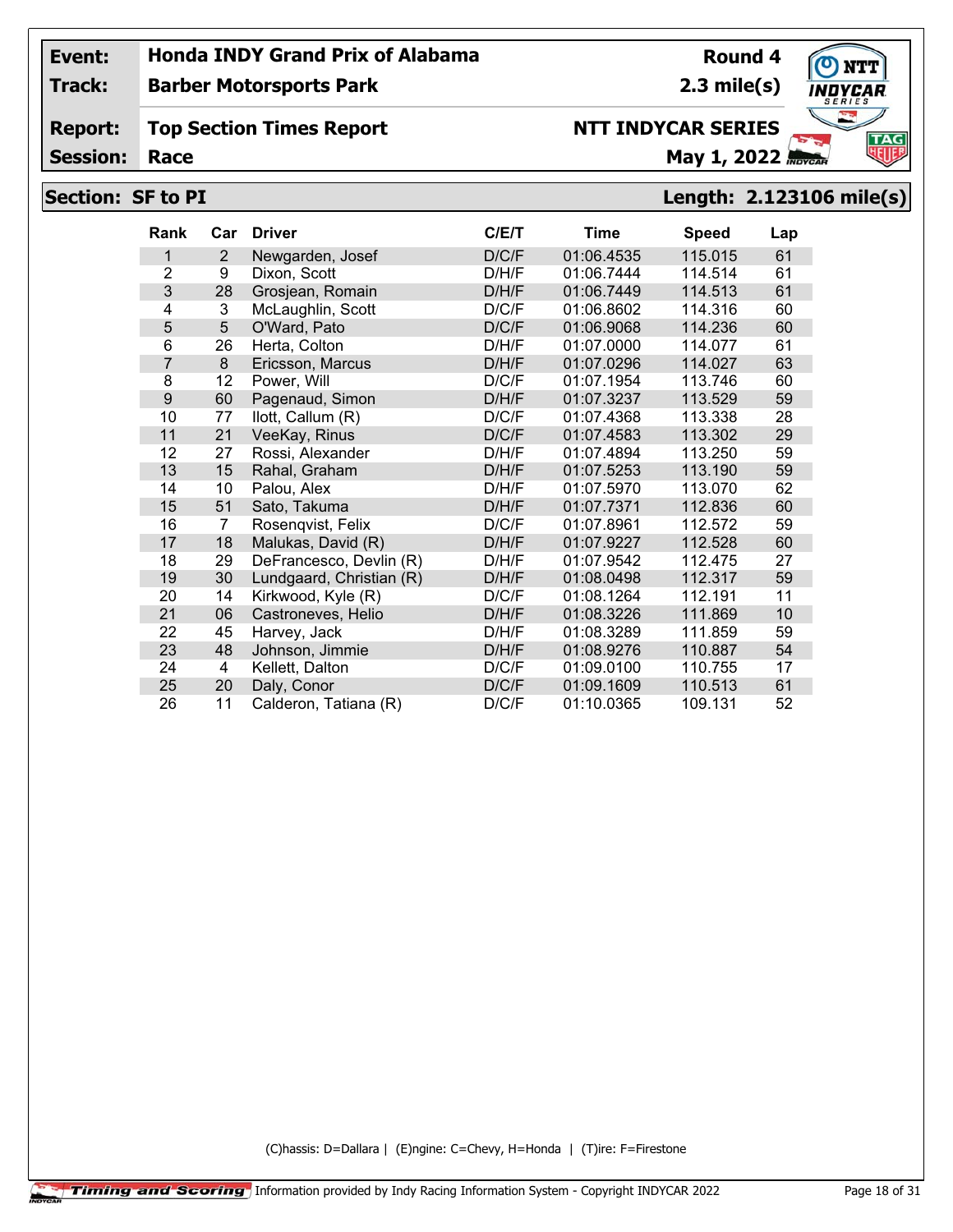**Track:**

**Barber Motorsports Park**

### **Report: Top Section Times Report**

**Session:**

# **NTT INDYCAR SERIES**

**May 1, 2022** 

**Round 4 2.3 mile(s)**

## **Section: I7 to PI Length: 0.302841 mile(s)**

| <b>Rank</b>    | Car            | <b>Driver</b>            | C/E/T | <b>Time</b> | <b>Speed</b> | Lap |
|----------------|----------------|--------------------------|-------|-------------|--------------|-----|
| 1              | $\overline{2}$ | Newgarden, Josef         | D/C/F | 00:12.5589  | 86.809       | 61  |
| $\overline{2}$ | 3              | McLaughlin, Scott        | D/C/F | 00:12.6875  | 85.929       | 29  |
| 3              | 9              | Dixon, Scott             | D/H/F | 00:12.7063  | 85.802       | 61  |
| 4              | 60             | Pagenaud, Simon          | D/H/F | 00:12.7593  | 85.446       | 59  |
| 5              | 5              | O'Ward, Pato             | D/C/F | 00:12.8009  | 85.168       | 60  |
| 6              | 12             | Power, Will              | D/C/F | 00:12.8240  | 85.015       | 60  |
| 7              | 28             | Grosjean, Romain         | D/H/F | 00:12.8827  | 84.627       | 61  |
| 8              | 77             | llott, Callum (R)        | D/C/F | 00:12.9548  | 84.156       | 28  |
| 9              | 27             | Rossi, Alexander         | D/H/F | 00:12.9812  | 83.985       | 59  |
| 10             | 29             | DeFrancesco, Devlin (R)  | D/H/F | 00:12.9883  | 83.939       | 59  |
| 11             | 8              | Ericsson, Marcus         | D/H/F | 00:13.0173  | 83.752       | 63  |
| 12             | 26             | Herta, Colton            | D/H/F | 00:13.0174  | 83.752       | 61  |
| 13             | 15             | Rahal, Graham            | D/H/F | 00:13.0234  | 83.713       | 29  |
| 14             | 45             | Harvey, Jack             | D/H/F | 00:13.1211  | 83.090       | 10  |
| 15             | 21             | VeeKay, Rinus            | D/C/F | 00:13.1526  | 82.891       | 29  |
| 16             | 10             | Palou, Alex              | D/H/F | 00:13.1725  | 82.765       | 29  |
| 17             | 51             | Sato, Takuma             | D/H/F | 00:13.1768  | 82.738       | 28  |
| 18             | 7              | Rosenqvist, Felix        | D/C/F | 00:13.1860  | 82.681       | 59  |
| 19             | 30             | Lundgaard, Christian (R) | D/H/F | 00:13.2677  | 82.172       | 59  |
| 20             | 18             | Malukas, David (R)       | D/H/F | 00:13.3143  | 81.884       | 60  |
| 21             | 14             | Kirkwood, Kyle (R)       | D/C/F | 00:13.3153  | 81.878       | 11  |
| 22             | 06             | Castroneves, Helio       | D/H/F | 00:13.4707  | 80.933       | 10  |
| 23             | $\overline{4}$ | Kellett, Dalton          | D/C/F | 00:13.6602  | 79.810       | 17  |
| 24             | 48             | Johnson, Jimmie          | D/H/F | 00:13.6904  | 79.634       | 54  |
| 25             | 20             | Daly, Conor              | D/C/F | 00:13.8075  | 78.959       | 61  |
| 26             | 11             | Calderon, Tatiana (R)    | D/C/F | 00:14.2990  | 76.245       | 63  |

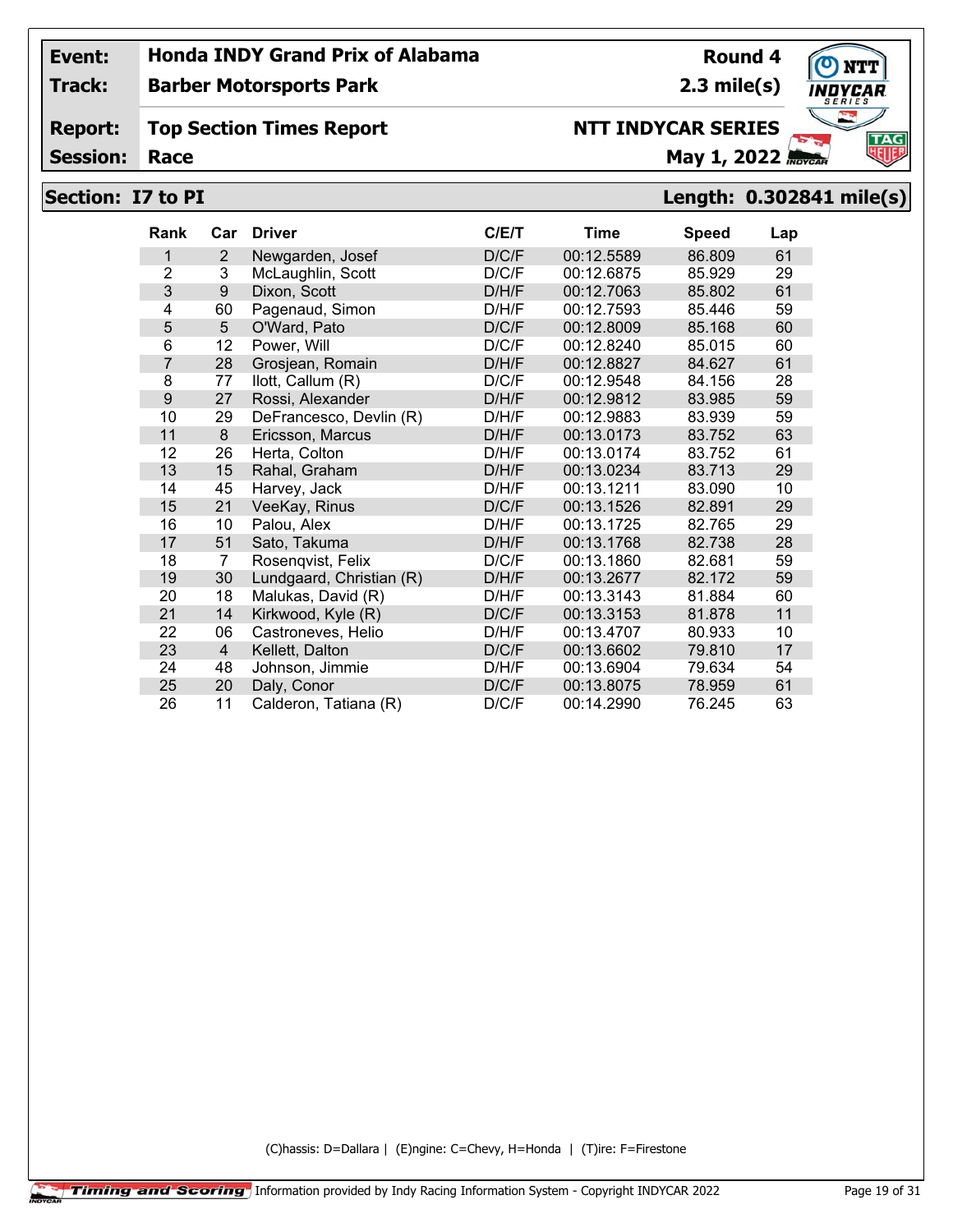**Track:**

## **Barber Motorsports Park**

**Report: Top Section Times Report**

**Session:**

# **NTT INDYCAR SERIES**

**May 1, 2022** 

# **Section: PO to I2 Length: 0.280871 mile(s)**

| Rank           | Car | <b>Driver</b>            | C/ET  | Time       | <b>Speed</b> | Lap |
|----------------|-----|--------------------------|-------|------------|--------------|-----|
| 1              | 60  | Pagenaud, Simon          | D/H/F | 00:11.5885 | 87.253       | 60  |
| $\overline{2}$ | 2   | Newgarden, Josef         | D/C/F | 00:11.7585 | 85.992       | 11  |
| 3              | 12  | Power, Will              | D/C/F | 00:11.8067 | 85.641       | 61  |
| 4              | 5   | O'Ward, Pato             | D/C/F | 00:11.9850 | 84.367       | 61  |
| 5              | 9   | Dixon, Scott             | D/H/F | 00:12.0103 | 84.189       | 30  |
| 6              | 15  | Rahal, Graham            | D/H/F | 00:12.0324 | 84.034       | 60  |
| $\overline{7}$ | 26  | Herta, Colton            | D/H/F | 00:12.0397 | 83.984       | 12  |
| 8              | 45  | Harvey, Jack             | D/H/F | 00:12.0712 | 83.764       | 11  |
| 9              | 7   | Rosenqvist, Felix        | D/C/F | 00:12.0914 | 83.624       | 60  |
| 10             | 06  | Castroneves, Helio       | D/H/F | 00:12.1473 | 83.240       | 11  |
| 11             | 51  | Sato, Takuma             | D/H/F | 00:12.1995 | 82.883       | 29  |
| 12             | 10  | Palou, Alex              | D/H/F | 00:12.2191 | 82.750       | 63  |
| 13             | 18  | Malukas, David (R)       | D/H/F | 00:12.2239 | 82.718       | 61  |
| 14             | 30  | Lundgaard, Christian (R) | D/H/F | 00:12.2315 | 82.667       | 60  |
| 15             | 20  | Daly, Conor              | D/C/F | 00:12.2377 | 82.625       | 12  |
| 16             | 8   | Ericsson, Marcus         | D/H/F | 00:12.2430 | 82.589       | 10  |
| 17             | 3   | McLaughlin, Scott        | D/C/F | 00:12.2612 | 82.466       | 61  |
| 18             | 21  | VeeKay, Rinus            | D/C/F | 00:12.2643 | 82.446       | 61  |
| 19             | 27  | Rossi, Alexander         | D/H/F | 00:12.3547 | 81.842       | 60  |
| 20             | 29  | DeFrancesco, Devlin (R)  | D/H/F | 00:12.3718 | 81.729       | 60  |
| 21             | 28  | Grosjean, Romain         | D/H/F | 00:12.3984 | 81.554       | 13  |
| 22             | 4   | Kellett, Dalton          | D/C/F | 00:12.4973 | 80,908       | 18  |
| 23             | 77  | llott, Callum (R)        | D/C/F | 00:12.6601 | 79.868       | 29  |
| 24             | 11  | Calderon, Tatiana (R)    | D/C/F | 00:12.7435 | 79.345       | 53  |
| 25             | 48  | Johnson, Jimmie          | D/H/F | 00:12.7940 | 79.032       | 55  |
| 26             | 14  | Kirkwood, Kyle (R)       | D/C/F | 00:12.8198 | 78.873       | 12  |

(C)hassis: D=Dallara | (E)ngine: C=Chevy, H=Honda | (T)ire: F=Firestone



**Round 4**

**2.3 mile(s)**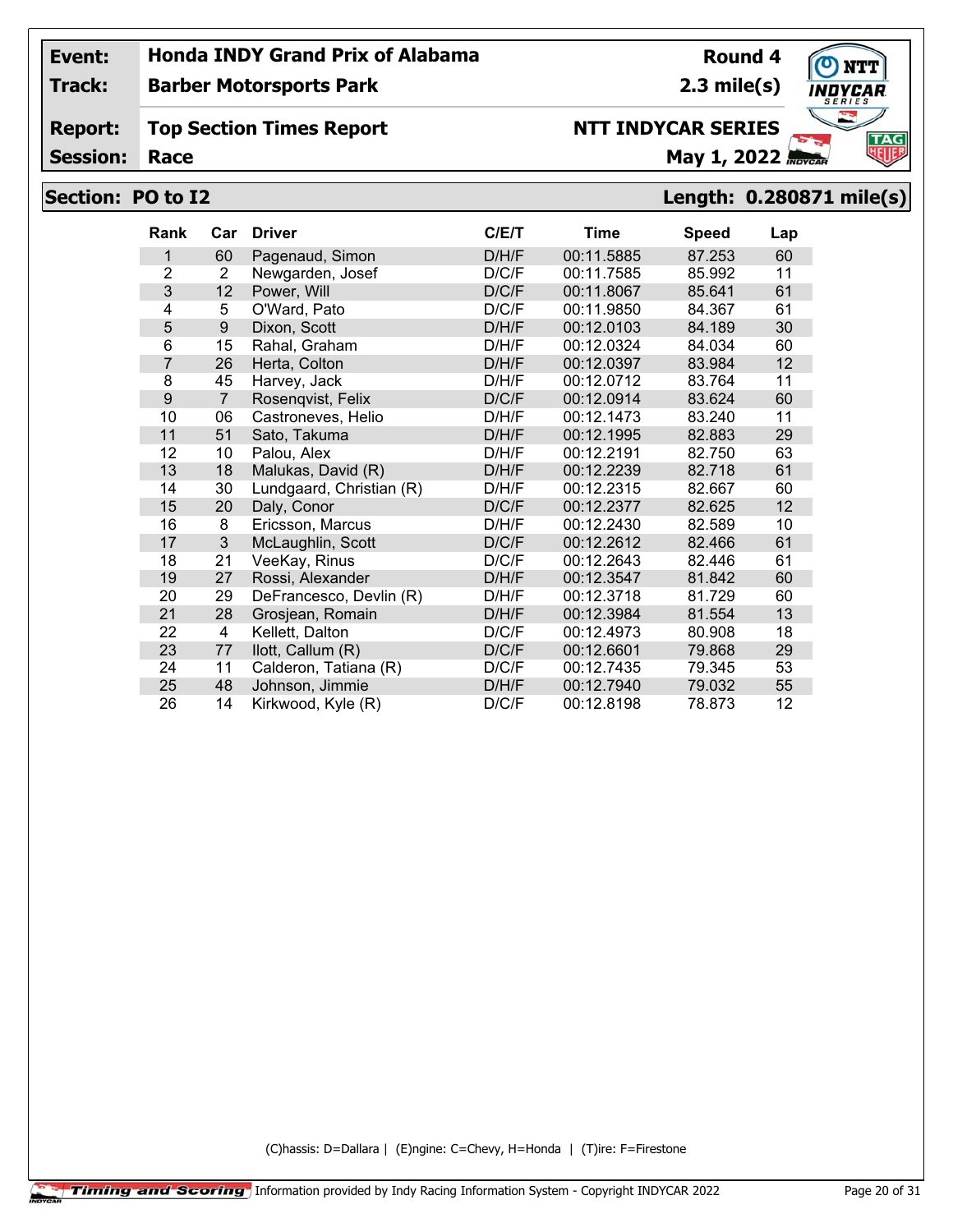**Track:**

**Barber Motorsports Park**

### **Report: Top Section Times Report**

**Session:**

# **NTT INDYCAR SERIES**

**May 1, 2022** 

# **Section: PO to PI Length: 2.038636 mile(s)**

| <b>Rank</b>    | Car            | <b>Driver</b>            | C/E/T | <b>Time</b> | <b>Speed</b> | Lap          |
|----------------|----------------|--------------------------|-------|-------------|--------------|--------------|
| 1              | 77             | llott, Callum (R)        | D/C/F | 07:32.3167  | 16.226       | 29           |
| $\overline{2}$ | 48             | Johnson, Jimmie          | D/H/F | 10:44.4796  | 11.388       | 55           |
| 3              | 11             | Calderon, Tatiana (R)    | D/C/F | 13:05.3919  | 9.344        | 53           |
| 4              | 8              | Ericsson, Marcus         | D/H/F | 18:03.6177  | 6.773        | $\mathbf{0}$ |
| 5              | 45             | Harvey, Jack             | D/H/F | 19:09.5435  | 6.384        | $\mathbf 0$  |
| 6              | 06             | Castroneves, Helio       | D/H/F | 19:11.9811  | 6.371        | 0            |
| $\overline{7}$ | $\overline{2}$ | Newgarden, Josef         | D/C/F | 19:22.2124  | 6.315        | $\pmb{0}$    |
| 8              | 14             | Kirkwood, Kyle (R)       | D/C/F | 20:12.6076  | 6.052        | 0            |
| 9              | 20             | Daly, Conor              | D/C/F | 20:16.7990  | 6.031        | 0            |
| 10             | 26             | Herta, Colton            | D/H/F | 20:25.4654  | 5.989        | 0            |
| 11             | 28             | Grosjean, Romain         | D/H/F | 21:36.0424  | 5.663        | $\mathbf 0$  |
| 12             | 4              | Kellett, Dalton          | D/C/F | 27:07.8920  | 4.508        | 42           |
| 13             | 15             | Rahal, Graham            | D/H/F | 37:14.7046  | 3.284        | 30           |
| 14             | 60             | Pagenaud, Simon          | D/H/F | 38:11.8271  | 3.202        | 29           |
| 15             | 12             | Power, Will              | D/C/F | 38:14.6521  | 3.198        | 30           |
| 16             | 27             | Rossi, Alexander         | D/H/F | 38:23.6265  | 3.186        | 29           |
| 17             | $\mathfrak{S}$ | McLaughlin, Scott        | D/C/F | 38:25.6274  | 3.183        | 30           |
| 18             | 21             | VeeKay, Rinus            | D/C/F | 38:27.3611  | 3.181        | 30           |
| 19             | 30             | Lundgaard, Christian (R) | D/H/F | 38:30.3266  | 3.177        | 29           |
| 20             | 29             | DeFrancesco, Devlin (R)  | D/H/F | 38:48.4339  | 3.152        | $\mathbf 0$  |
| 21             | $\overline{7}$ | Rosenqvist, Felix        | D/C/F | 39:08.2019  | 3.125        | $\mathbf 0$  |
| 22             | 9              | Dixon, Scott             | D/H/F | 39:27.2343  | 3.100        | 30           |
| 23             | 5              | O'Ward, Pato             | D/C/F | 39:35.4553  | 3.090        | 29           |
| 24             | 18             | Malukas, David (R)       | D/H/F | 39:38.8466  | 3.085        | 29           |
| 25             | 51             | Sato, Takuma             | D/H/F | 39:39.8468  | 3.084        | 29           |
| 26             | 10             | Palou, Alex              | D/H/F | 40:44.2331  | 3.003        | 30           |

(C)hassis: D=Dallara | (E)ngine: C=Chevy, H=Honda | (T)ire: F=Firestone



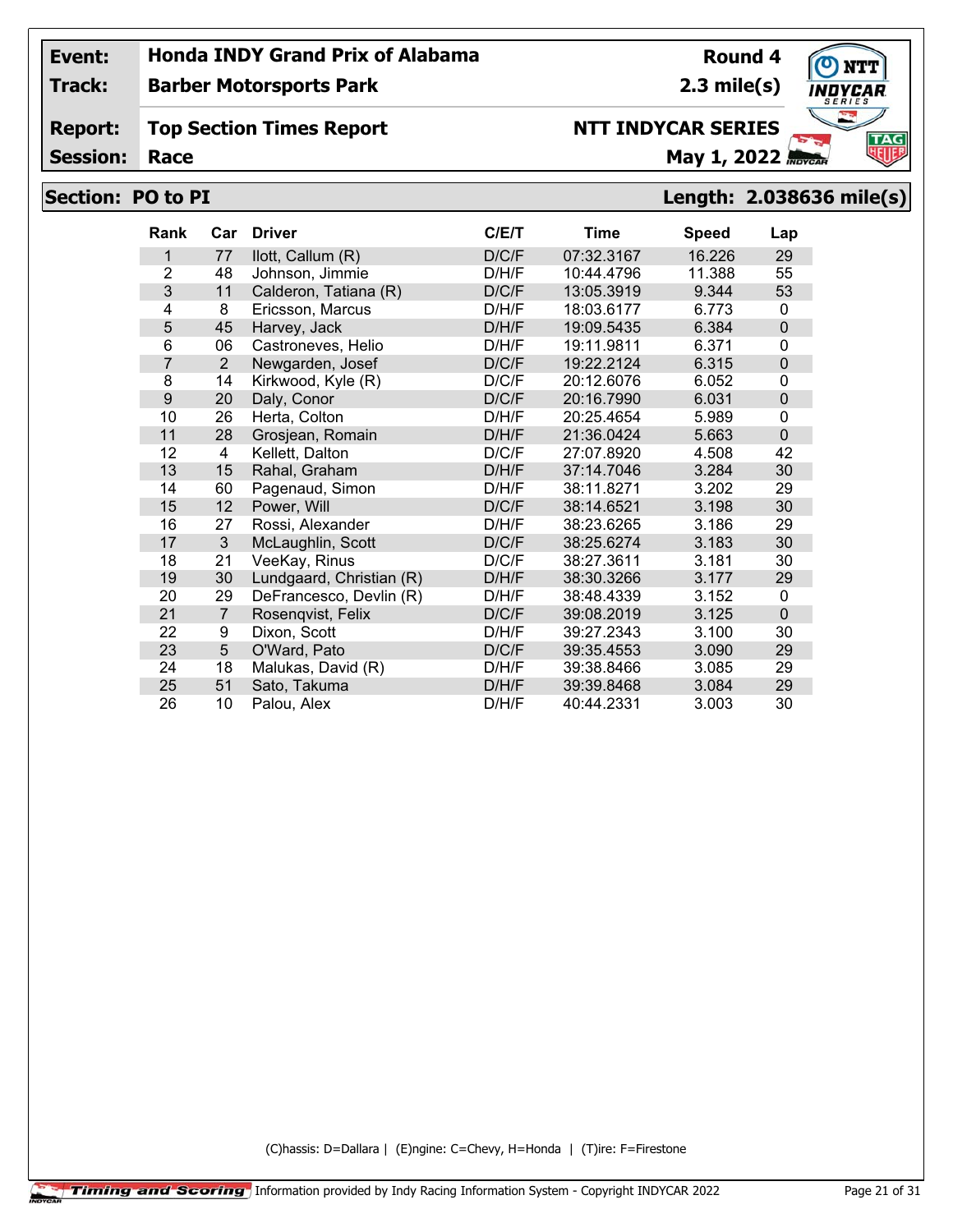**Track:**

**Barber Motorsports Park**

#### **Report: Top Section Times Report**

**Session:**

**NTT INDYCAR SERIES**

**May 1, 2022** 

**Round 4 2.3 mile(s)**

# **Section: SF to I4 Length: 1.038826 mile(s)**

| <b>Rank</b>    | Car            | <b>Driver</b>            | C/ET  | <b>Time</b> | <b>Speed</b> | Lap |
|----------------|----------------|--------------------------|-------|-------------|--------------|-----|
| 1              | 9              | Dixon, Scott             | D/H/F | 00:31.5072  | 118.696      | 61  |
| $\overline{2}$ | 10             | Palou, Alex              | D/H/F | 00:31.5559  | 118.513      | 62  |
| 3              | 28             | Grosjean, Romain         | D/H/F | 00:31.5996  | 118.349      | 60  |
| 4              | $\overline{2}$ | Newgarden, Josef         | D/C/F | 00:31.6120  | 118.302      | 61  |
| 5              | 8              | Ericsson, Marcus         | D/H/F | 00:31.6541  | 118.145      | 62  |
| 6              | 26             | Herta, Colton            | D/H/F | 00:31.6633  | 118.111      | 61  |
| $\overline{7}$ | 15             | Rahal, Graham            | D/H/F | 00:31.6767  | 118.061      | 62  |
| 8              | 45             | Harvey, Jack             | D/H/F | 00:31.7953  | 117.620      | 29  |
| 9              | 21             | VeeKay, Rinus            | D/C/F | 00:31.8258  | 117.508      | 29  |
| 10             | 3              | McLaughlin, Scott        | D/C/F | 00:31.8290  | 117.496      | 60  |
| 11             | 12             | Power, Will              | D/C/F | 00:31.8333  | 117.480      | 29  |
| 12             | 06             | Castroneves, Helio       | D/H/F | 00:31.8444  | 117.439      | 23  |
| 13             | 5              | O'Ward, Pato             | D/C/F | 00:31.8486  | 117.423      | 89  |
| 14             | 20             | Daly, Conor              | D/C/F | 00:31.8575  | 117.391      | 14  |
| 15             | 14             | Kirkwood, Kyle (R)       | D/C/F | 00:31.8603  | 117.380      | 30  |
| 16             | 27             | Rossi, Alexander         | D/H/F | 00:31.9220  | 117.153      | 59  |
| 17             | 51             | Sato, Takuma             | D/H/F | 00:31.9246  | 117.144      | 28  |
| 18             | 60             | Pagenaud, Simon          | D/H/F | 00:31.9479  | 117.058      | 13  |
| 19             | $\overline{4}$ | Kellett, Dalton          | D/C/F | 00:31.9562  | 117.028      | 21  |
| 20             | 30             | Lundgaard, Christian (R) | D/H/F | 00:32.0243  | 116.779      | 61  |
| 21             | 48             | Johnson, Jimmie          | D/H/F | 00:32.0294  | 116.761      | 21  |
| 22             | 77             | llott, Callum (R)        | D/C/F | 00:32.0404  | 116.721      | 28  |
| 23             | 29             | DeFrancesco, Devlin (R)  | D/H/F | 00:32.0478  | 116.694      | 70  |
| 24             | 7              | Rosenqvist, Felix        | D/C/F | 00:32.0722  | 116.605      | 16  |
| 25             | 18             | Malukas, David (R)       | D/H/F | 00:32.1959  | 116.157      | 60  |
| 26             | 11             | Calderon, Tatiana (R)    | D/C/F | 00:32.2461  | 115.976      | 40  |

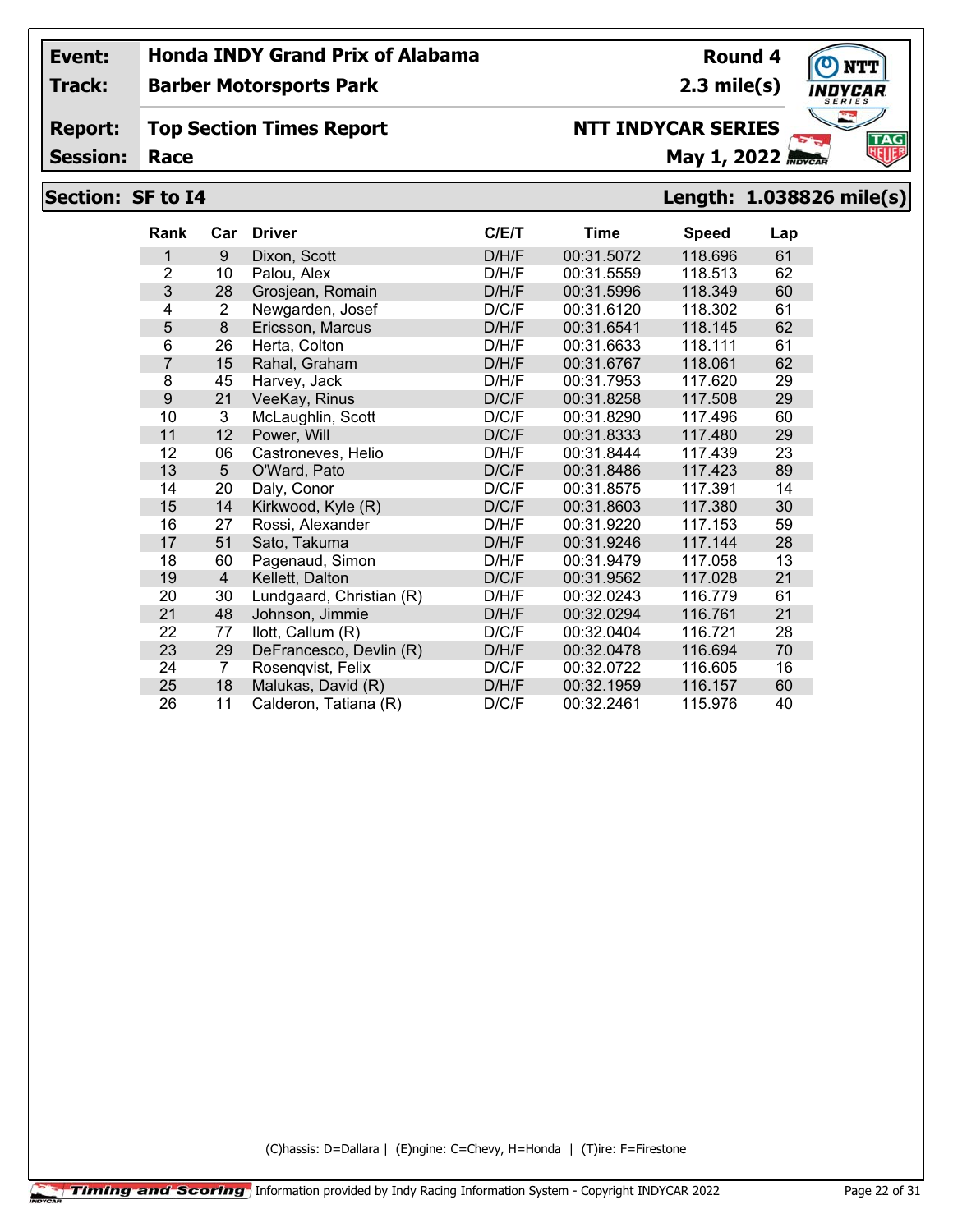**Track:**

**Barber Motorsports Park**

### **Report: Top Section Times Report**

**Session:**

# **NTT INDYCAR SERIES**

**May 1, 2022** 

## **Section: I4 to I6 Length: 0.582576 mile(s)**

| <b>Rank</b>    | Car            | <b>Driver</b>            | C/E/T | Time       | <b>Speed</b> | Lap |
|----------------|----------------|--------------------------|-------|------------|--------------|-----|
| 1              | 26             | Herta, Colton            | D/H/F | 00:16.6530 | 125.940      | 24  |
| $\overline{2}$ | 10             | Palou, Alex              | D/H/F | 00:16.6926 | 125.641      | 61  |
| 3              | 45             | Harvey, Jack             | D/H/F | 00:16.6979 | 125.601      | 28  |
| 4              | 28             | Grosjean, Romain         | D/H/F | 00:16.7166 | 125.460      | 60  |
| 5              | 06             | Castroneves, Helio       | D/H/F | 00:16.7746 | 125.027      | 27  |
| 6              | 2              | Newgarden, Josef         | D/C/F | 00:16.7783 | 124.999      | 23  |
| $\overline{7}$ | 5              | O'Ward, Pato             | D/C/F | 00:16.7798 | 124.988      | 60  |
| 8              | 21             | VeeKay, Rinus            | D/C/F | 00:16.7820 | 124.972      | 89  |
| 9              | 8              | Ericsson, Marcus         | D/H/F | 00:16.8028 | 124.817      | 63  |
| 10             | 51             | Sato, Takuma             | D/H/F | 00:16.8315 | 124.604      | 60  |
| 11             | 15             | Rahal, Graham            | D/H/F | 00:16.8381 | 124.555      | 59  |
| 12             | 12             | Power, Will              | D/C/F | 00:16.8552 | 124.429      | 60  |
| 13             | 30             | Lundgaard, Christian (R) | D/H/F | 00:16.8553 | 124.428      | 80  |
| 14             | 9              | Dixon, Scott             | D/H/F | 00:16.8596 | 124.396      | 29  |
| 15             | 14             | Kirkwood, Kyle (R)       | D/C/F | 00:16.8609 | 124.387      | 29  |
| 16             | 77             | llott, Callum (R)        | D/C/F | 00:16.8932 | 124.149      | 28  |
| 17             | 29             | DeFrancesco, Devlin (R)  | D/H/F | 00:16.9035 | 124.073      | 13  |
| 18             | 48             | Johnson, Jimmie          | D/H/F | 00:16.9105 | 124.022      | 20  |
| 19             | 3              | McLaughlin, Scott        | D/C/F | 00:16.9184 | 123.964      | 60  |
| 20             | 18             | Malukas, David (R)       | D/H/F | 00:16.9217 | 123.940      | 60  |
| 21             | 27             | Rossi, Alexander         | D/H/F | 00:16.9320 | 123.864      | 59  |
| 22             | 7              | Rosenqvist, Felix        | D/C/F | 00:16.9461 | 123.761      | 59  |
| 23             | 60             | Pagenaud, Simon          | D/H/F | 00:16.9655 | 123.620      | 59  |
| 24             | 20             | Daly, Conor              | D/C/F | 00:16.9721 | 123.572      | 28  |
| 25             | $\overline{4}$ | Kellett, Dalton          | D/C/F | 00:16.9961 | 123.397      | 85  |
| 26             | 11             | Calderon, Tatiana (R)    | D/C/F | 00:17.1960 | 121.963      | 49  |

(C)hassis: D=Dallara | (E)ngine: C=Chevy, H=Honda | (T)ire: F=Firestone



**Round 4**

**2.3 mile(s)**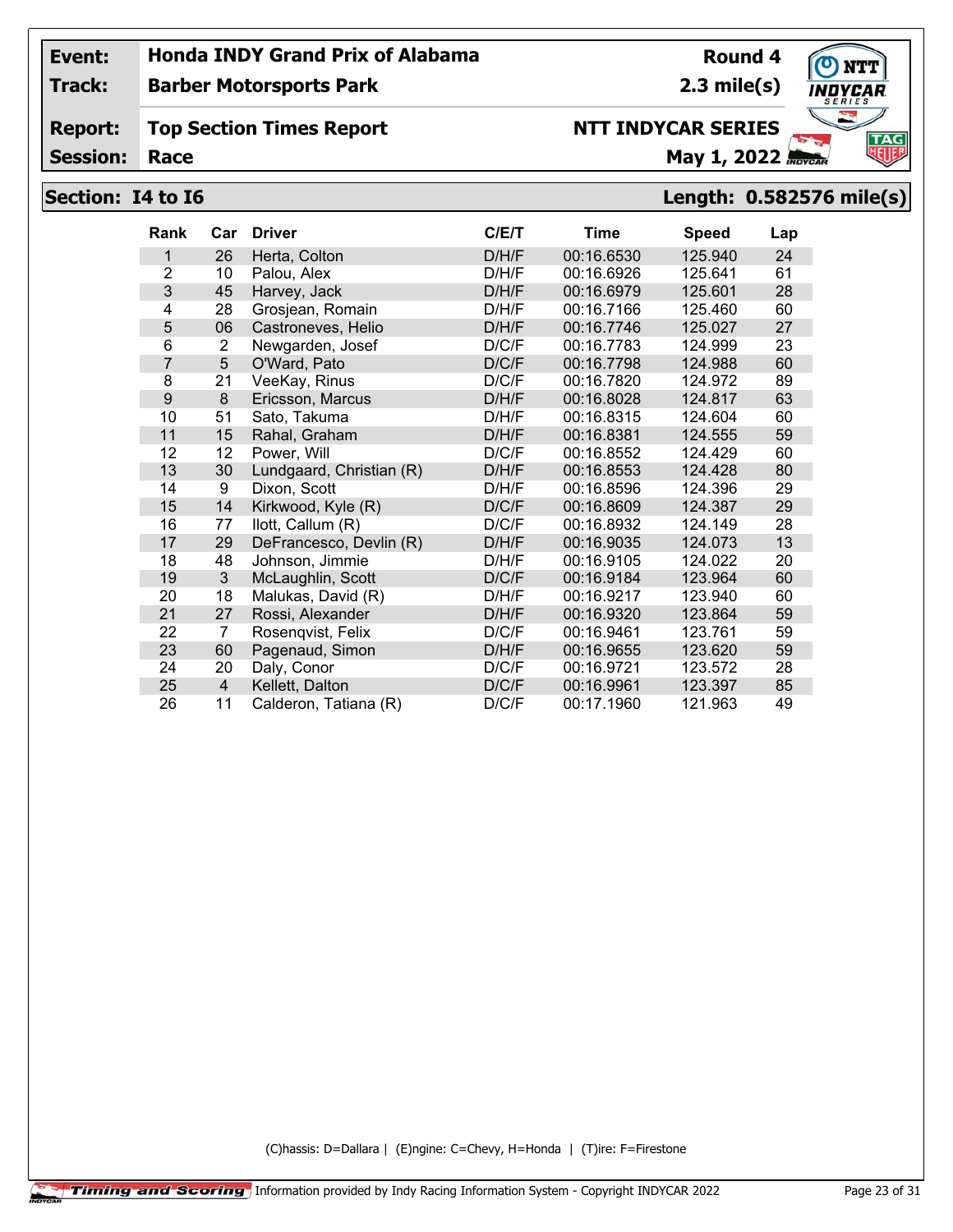**Track:**

## **Barber Motorsports Park**

**Report: Top Section Times Report**

**Session:**

# **NTT INDYCAR SERIES**

**May 1, 2022** 

**Round 4 2.3 mile(s)**

# **Section: I6 to SF Length: 0.661932 mile(s)**

| <b>Rank</b>    | Car            | <b>Driver</b>            | C/E/T | <b>Time</b> | <b>Speed</b> | Lap |
|----------------|----------------|--------------------------|-------|-------------|--------------|-----|
| 1              | 10             | Palou, Alex              | D/H/F | 00:19.8765  | 119.888      | 61  |
| $\overline{2}$ | 28             | Grosjean, Romain         | D/H/F | 00:19.9523  | 119.433      | 59  |
| 3              | 26             | Herta, Colton            | D/H/F | 00:19.9526  | 119.431      | 19  |
| 4              | 2              | Newgarden, Josef         | D/C/F | 00:20.0032  | 119.129      | 30  |
| 5              | 5              | O'Ward, Pato             | D/C/F | 00:20.0531  | 118.832      | 83  |
| 6              | 9              | Dixon, Scott             | D/H/F | 00:20.0748  | 118.704      | 60  |
| $\overline{7}$ | 3              | McLaughlin, Scott        | D/C/F | 00:20.0895  | 118.617      | 59  |
| 8              | 8              | Ericsson, Marcus         | D/H/F | 00:20.1112  | 118.489      | 61  |
| 9              | 06             | Castroneves, Helio       | D/H/F | 00:20.1249  | 118.408      | 27  |
| 10             | 21             | VeeKay, Rinus            | D/C/F | 00:20.1300  | 118.378      | 71  |
| 11             | 30             | Lundgaard, Christian (R) | D/H/F | 00:20.1395  | 118.322      | 79  |
| 12             | 12             | Power, Will              | D/C/F | 00:20.1744  | 118.118      | 84  |
| 13             | 45             | Harvey, Jack             | D/H/F | 00:20.1759  | 118.109      | 19  |
| 14             | 20             | Daly, Conor              | D/C/F | 00:20.1774  | 118.100      | 16  |
| 15             | 14             | Kirkwood, Kyle (R)       | D/C/F | 00:20.2018  | 117.958      | 29  |
| 16             | 60             | Pagenaud, Simon          | D/H/F | 00:20.2133  | 117.890      | 51  |
| 17             | 77             | llott, Callum (R)        | D/C/F | 00:20.2356  | 117.761      | 18  |
| 18             | 7              | Rosenqvist, Felix        | D/C/F | 00:20.2547  | 117.649      | 83  |
| 19             | 48             | Johnson, Jimmie          | D/H/F | 00:20.2934  | 117.425      | 82  |
| 20             | 51             | Sato, Takuma             | D/H/F | 00:20.3087  | 117.337      | 59  |
| 21             | 27             | Rossi, Alexander         | D/H/F | 00:20.3313  | 117.206      | 6   |
| 22             | 15             | Rahal, Graham            | D/H/F | 00:20.3574  | 117.056      | 46  |
| 23             | 29             | DeFrancesco, Devlin (R)  | D/H/F | 00:20.3696  | 116.986      | 70  |
| 24             | 18             | Malukas, David (R)       | D/H/F | 00:20.3808  | 116.922      | 17  |
| 25             | $\overline{4}$ | Kellett, Dalton          | D/C/F | 00:20.3827  | 116.911      | 21  |
| 26             | 11             | Calderon, Tatiana (R)    | D/C/F | 00:20.6259  | 115.532      | 43  |

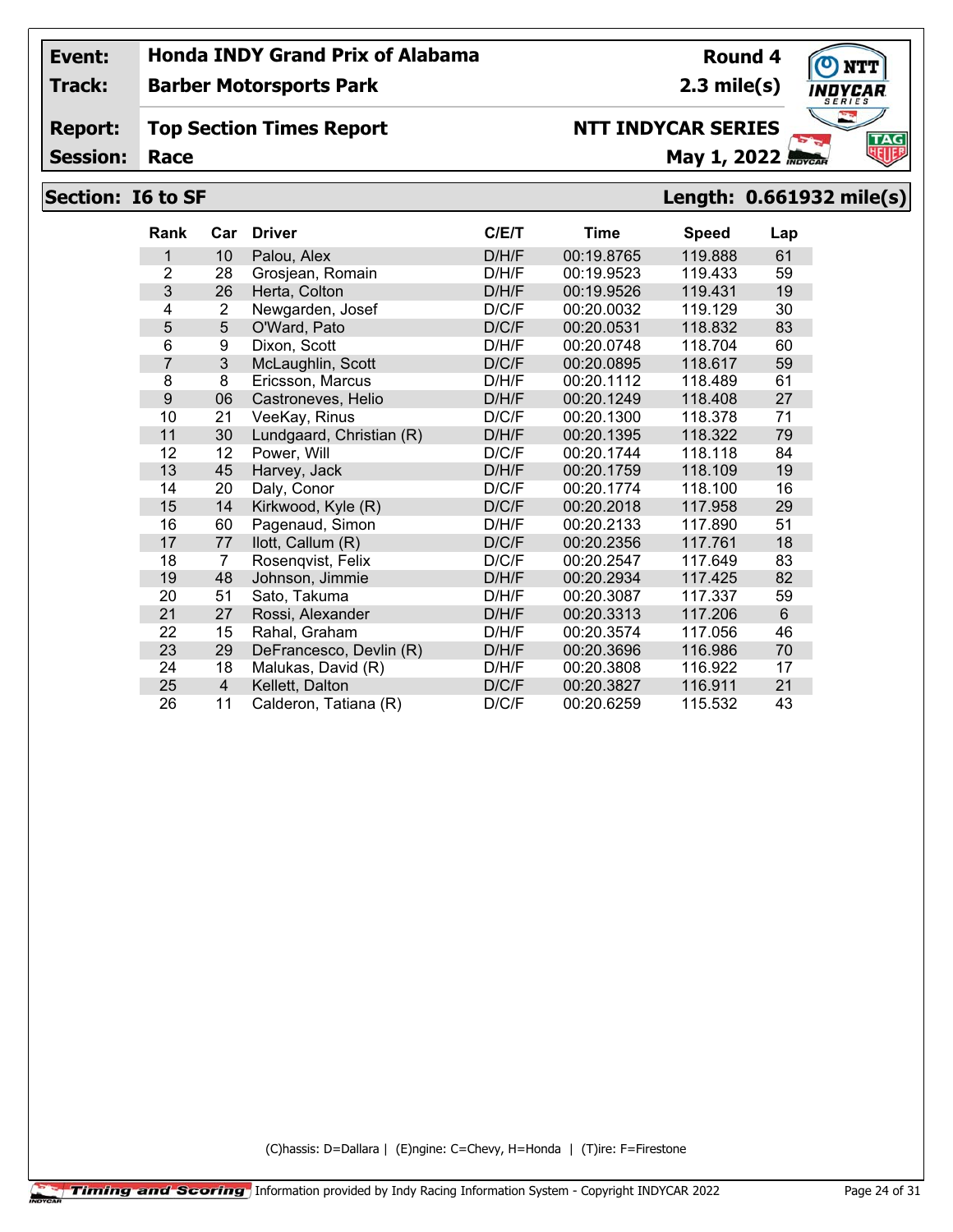**Track:**

**Barber Motorsports Park**

### **Report: Top Section Times Report**

**Session:**

# **NTT INDYCAR SERIES**

**Race May 1, 2022** *Rocal* **<b>May 1, 2022** *Royck***</mark></del>** 

**Round 4 2.3 mile(s)**

# **Section: I2 to I3A Length: 0.266667 mile(s)**

| <b>Rank</b>    | Car            | <b>Driver</b>            | C/ET  | Time       | <b>Speed</b> | Lap |
|----------------|----------------|--------------------------|-------|------------|--------------|-----|
| 1              | 28             | Grosjean, Romain         | D/H/F | 00:06.5426 | 146.731      | 54  |
| $\overline{2}$ | 8              | Ericsson, Marcus         | D/H/F | 00:06.5697 | 146.125      | 86  |
| 3              | 15             | Rahal, Graham            | D/H/F | 00:06.5779 | 145.943      | 65  |
| 4              | 12             | Power, Will              | D/C/F | 00:06.5860 | 145.764      | 74  |
| 5              | 51             | Sato, Takuma             | D/H/F | 00:06.5894 | 145.689      | 89  |
| 6              | 26             | Herta, Colton            | D/H/F | 00:06.6090 | 145.256      | 40  |
| 7              | 06             | Castroneves, Helio       | D/H/F | 00:06.6163 | 145.096      | 31  |
| 8              | 10             | Palou, Alex              | D/H/F | 00:06.6322 | 144.748      | 88  |
| 9              | $\overline{7}$ | Rosengvist, Felix        | D/C/F | 00:06.6406 | 144.565      | 16  |
| 10             | $\overline{4}$ | Kellett, Dalton          | D/C/F | 00:06.6483 | 144.398      | 37  |
| 11             | 60             | Pagenaud, Simon          | D/H/F | 00:06.6578 | 144.192      | 48  |
| 12             | 30             | Lundgaard, Christian (R) | D/H/F | 00:06.6824 | 143.661      | 70  |
| 13             | 45             | Harvey, Jack             | D/H/F | 00:06.6834 | 143.639      | 31  |
| 14             | 27             | Rossi, Alexander         | D/H/F | 00:06.6883 | 143.534      | 70  |
| 15             | 9              | Dixon, Scott             | D/H/F | 00:06.6976 | 143.335      | 38  |
| 16             | 5              | O'Ward, Pato             | D/C/F | 00:06.7006 | 143.271      | 60  |
| 17             | $\overline{2}$ | Newgarden, Josef         | D/C/F | 00:06.7010 | 143.262      | 54  |
| 18             | 3              | McLaughlin, Scott        | D/C/F | 00:06.7093 | 143.085      | 60  |
| 19             | 14             | Kirkwood, Kyle (R)       | D/C/F | 00:06.7094 | 143.083      | 86  |
| 20             | 21             | VeeKay, Rinus            | D/C/F | 00:06.7113 | 143.042      | 29  |
| 21             | 29             | DeFrancesco, Devlin (R)  | D/H/F | 00:06.7166 | 142.929      | 74  |
| 22             | 18             | Malukas, David (R)       | D/H/F | 00:06.7338 | 142.564      | 64  |
| 23             | 20             | Daly, Conor              | D/C/F | 00:06.7675 | 141.854      | 60  |
| 24             | 77             | llott, Callum (R)        | D/C/F | 00:06.8052 | 141.069      | 55  |
| 25             | 11             | Calderon, Tatiana (R)    | D/C/F | 00:06.8118 | 140.932      | 19  |
| 26             | 48             | Johnson, Jimmie          | D/H/F | 00:06.8640 | 139.860      | 54  |

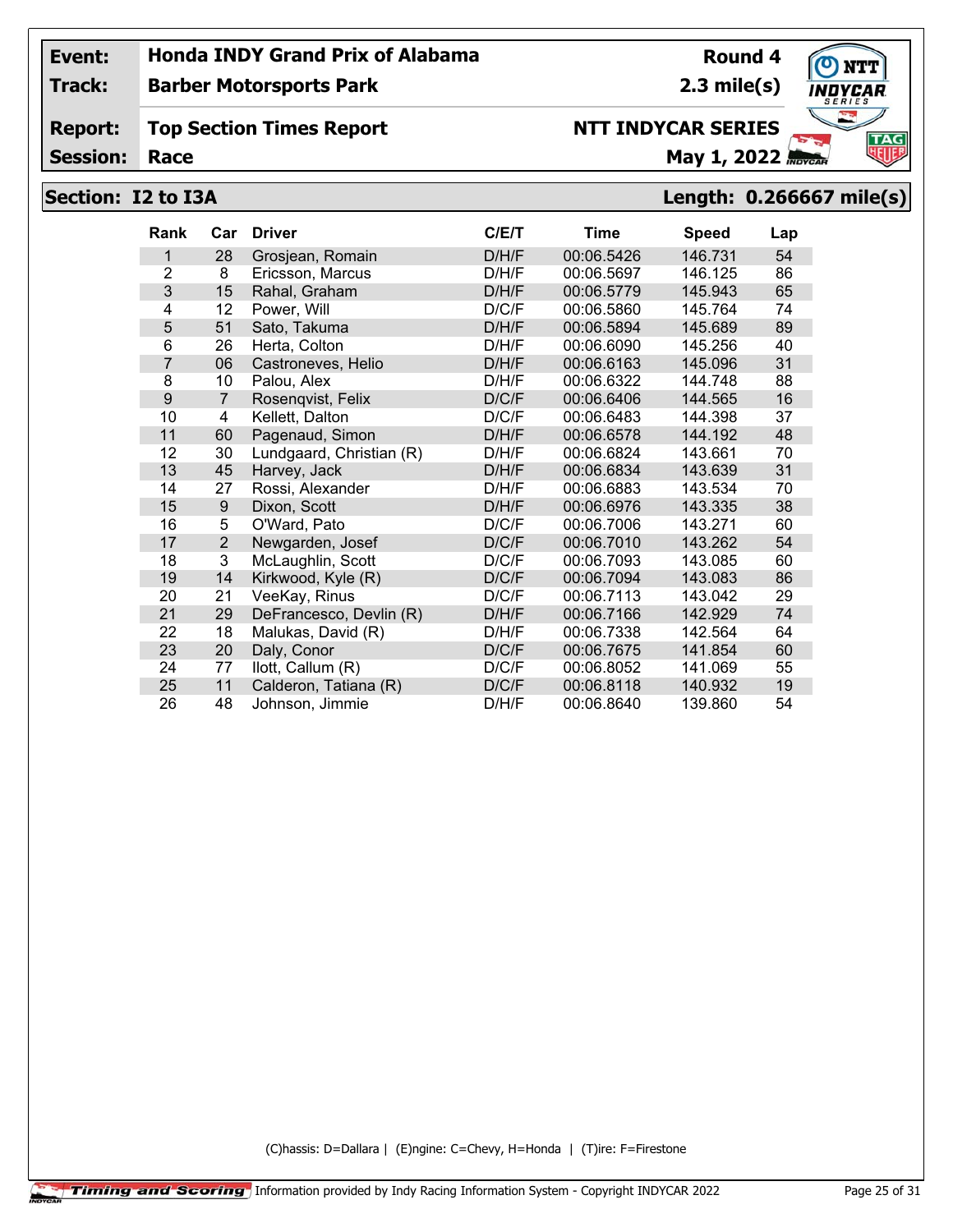**Track:**

## **Barber Motorsports Park**

#### **Report: Top Section Times Report**

**Session:**

# **NTT INDYCAR SERIES**

**May 1, 2022** 

**Round 4 2.3 mile(s)**

# **Section: I3A to I3 Length: 0.111174 mile(s)**

| <b>Rank</b>    | Car            | <b>Driver</b>            | C/ET  | Time       | <b>Speed</b> | Lap            |
|----------------|----------------|--------------------------|-------|------------|--------------|----------------|
| 1              | 26             | Herta, Colton            | D/H/F | 00:05.4605 | 73.295       | 18             |
| $\overline{2}$ | 2              | Newgarden, Josef         | D/C/F | 00:05.4686 | 73.186       | 60             |
| 3              | 28             | Grosjean, Romain         | D/H/F | 00:05.4743 | 73.110       | 61             |
| 4              | 06             | Castroneves, Helio       | D/H/F | 00:05.4830 | 72.994       | 12             |
| 5              | 12             | Power, Will              | D/C/F | 00:05.4833 | 72.990       | 78             |
| 6              | 12             | Power, Will              | D/C/F | 00:05.4833 | 72.990       | 77             |
| 7              | 5              | O'Ward, Pato             | D/C/F | 00:05.4838 | 72.984       | $\overline{7}$ |
| 8              | 21             | VeeKay, Rinus            | D/C/F | 00:05.4870 | 72.941       | 13             |
| 9              | 77             | llott, Callum (R)        | D/C/F | 00:05.4943 | 72.844       | $\overline{7}$ |
| 10             | 20             | Daly, Conor              | D/C/F | 00:05.5106 | 72.629       | 13             |
| 11             | 27             | Rossi, Alexander         | D/H/F | 00:05.5295 | 72.380       | $\overline{7}$ |
| 12             | 3              | McLaughlin, Scott        | D/C/F | 00:05.5316 | 72.353       | 7              |
| 13             | $\overline{4}$ | Kellett, Dalton          | D/C/F | 00:05.5316 | 72.353       | 19             |
| 14             | 11             | Calderon, Tatiana (R)    | D/C/F | 00:05.5394 | 72.251       | 42             |
| 15             | 30             | Lundgaard, Christian (R) | D/H/F | 00:05.5466 | 72.157       | 81             |
| 16             | 45             | Harvey, Jack             | D/H/F | 00:05.5480 | 72.139       | 12             |
| 17             | 48             | Johnson, Jimmie          | D/H/F | 00:05.5503 | 72.109       | 21             |
| 18             | 7              | Rosengvist, Felix        | D/C/F | 00:05.5512 | 72.097       | 17             |
| 19             | 15             | Rahal, Graham            | D/H/F | 00:05.5560 | 72.035       | $\overline{7}$ |
| 20             | 9              | Dixon, Scott             | D/H/F | 00:05.5575 | 72.016       | 61             |
| 21             | 60             | Pagenaud, Simon          | D/H/F | 00:05.5594 | 71.991       | 52             |
| 22             | 29             | DeFrancesco, Devlin (R)  | D/H/F | 00:05.5675 | 71.886       | 67             |
| 23             | 10             | Palou, Alex              | D/H/F | 00:05.5699 | 71.855       | $\overline{7}$ |
| 24             | 14             | Kirkwood, Kyle (R)       | D/C/F | 00:05.5806 | 71.718       | 13             |
| 25             | 8              | Ericsson, Marcus         | D/H/F | 00:05.5863 | 71.644       | 62             |
| 26             | 51             | Sato, Takuma             | D/H/F | 00:05.6102 | 71.339       | 60             |
| 27             | 18             | Malukas, David (R)       | D/H/F | 00:05.6164 | 71.260       | 23             |

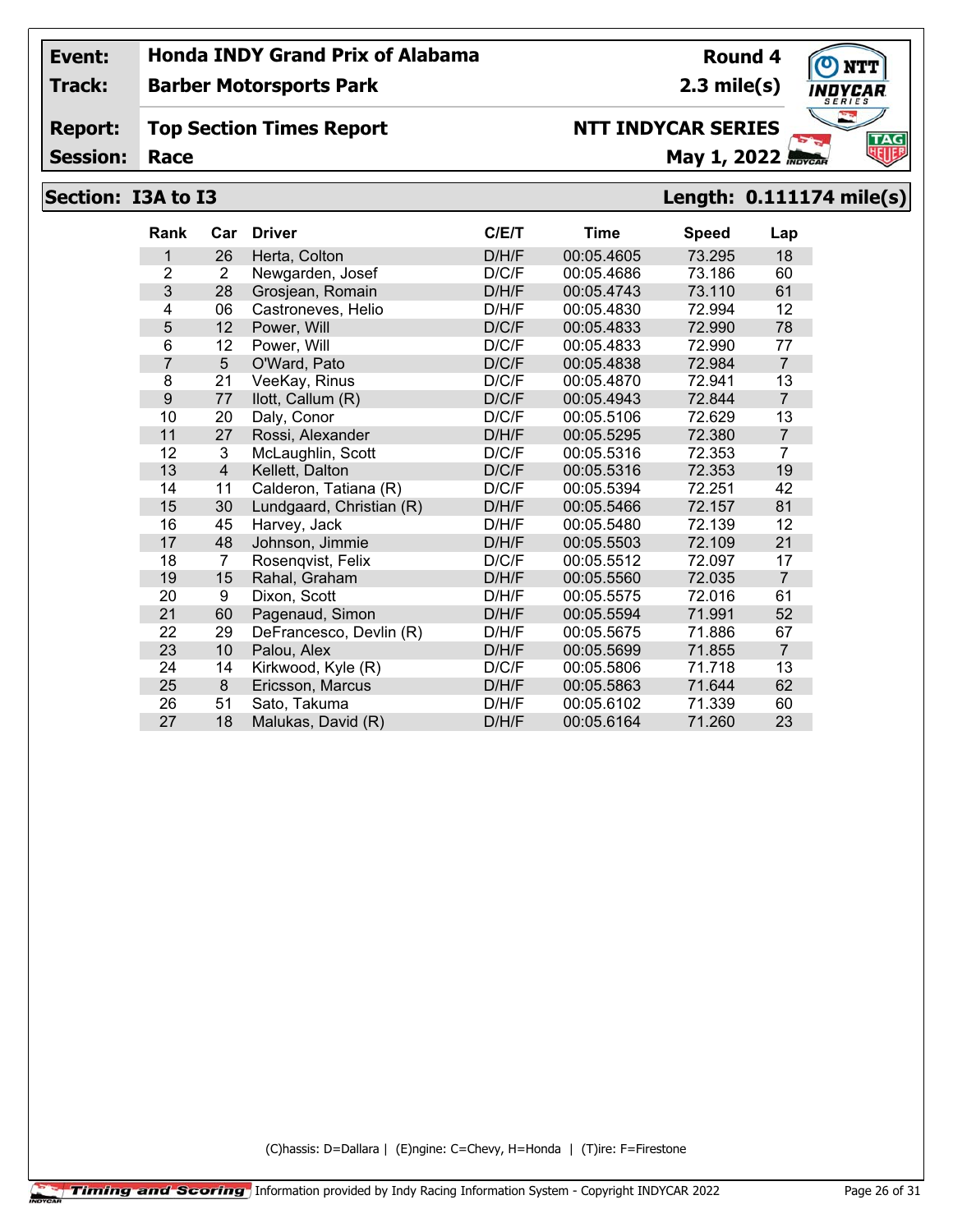**Track:**

**Barber Motorsports Park**

#### **Report: Top Section Times Report**

**Session:**

# **Section: I4 to I5A Length: 0.180492 mile(s)**

| <b>Rank</b>    | Car            | <b>Driver</b>            | C/E/T | Time       | <b>Speed</b> | Lap            |
|----------------|----------------|--------------------------|-------|------------|--------------|----------------|
| 1              | 26             | Herta, Colton            | D/H/F | 00:07.1625 | 90.719       | 21             |
| $\overline{2}$ | 28             | Grosjean, Romain         | D/H/F | 00:07.2002 | 90.244       | 72             |
| 3              | 21             | VeeKay, Rinus            | D/C/F | 00:07.2219 | 89.973       | 13             |
| 4              | 06             | Castroneves, Helio       | D/H/F | 00:07.2244 | 89.941       | 27             |
| 5              | 30             | Lundgaard, Christian (R) | D/H/F | 00:07.2341 | 89.821       | 79             |
| 6              | 14             | Kirkwood, Kyle (R)       | D/C/F | 00:07.2454 | 89.681       | 29             |
| $\overline{7}$ | 5              | O'Ward, Pato             | D/C/F | 00:07.2491 | 89.635       | 73             |
| 8              | 45             | Harvey, Jack             | D/H/F | 00:07.2749 | 89.317       | 28             |
| 9              | $\overline{4}$ | Kellett, Dalton          | D/C/F | 00:07.2794 | 89.262       | 71             |
| 10             | $\overline{2}$ | Newgarden, Josef         | D/C/F | 00:07.2892 | 89.142       | 12             |
| 11             | 10             | Palou, Alex              | D/H/F | 00:07.2954 | 89.066       | 61             |
| 12             | 29             | DeFrancesco, Devlin (R)  | D/H/F | 00:07.3093 | 88.897       | 13             |
| 13             | 8              | Ericsson, Marcus         | D/H/F | 00:07.3108 | 88.878       | 21             |
| 14             | 27             | Rossi, Alexander         | D/H/F | 00:07.3221 | 88.741       | 57             |
| 15             | 12             | Power, Will              | D/C/F | 00:07.3251 | 88.705       | 84             |
| 16             | 51             | Sato, Takuma             | D/H/F | 00:07.3491 | 88.415       | 85             |
| 17             | $\overline{7}$ | Rosenqvist, Felix        | D/C/F | 00:07.3514 | 88.388       | $6\phantom{1}$ |
| 18             | 20             | Daly, Conor              | D/C/F | 00:07.3745 | 88.111       | 14             |
| 19             | 48             | Johnson, Jimmie          | D/H/F | 00:07.3802 | 88.043       | 22             |
| 20             | 77             | llott, Callum (R)        | D/C/F | 00:07.3803 | 88.042       | 12             |
| 21             | 15             | Rahal, Graham            | D/H/F | 00:07.3848 | 87.988       | 57             |
| 22             | 60             | Pagenaud, Simon          | D/H/F | 00:07.4020 | 87.783       | 52             |
| 23             | 3              | McLaughlin, Scott        | D/C/F | 00:07.4049 | 87.749       | 17             |
| 24             | 9              | Dixon, Scott             | D/H/F | 00:07.4185 | 87.588       | 85             |
| 25             | 11             | Calderon, Tatiana (R)    | D/C/F | 00:07.4193 | 87.579       | 49             |
| 26             | 18             | Malukas, David (R)       | D/H/F | 00:07.4220 | 87.547       | 24             |

(C)hassis: D=Dallara | (E)ngine: C=Chevy, H=Honda | (T)ire: F=Firestone



**Round 4 2.3 mile(s)**

**Race May 1, 2022** *Rocal* **<b>May 1, 2022** *Royck***</mark></del>** 

**NTT INDYCAR SERIES**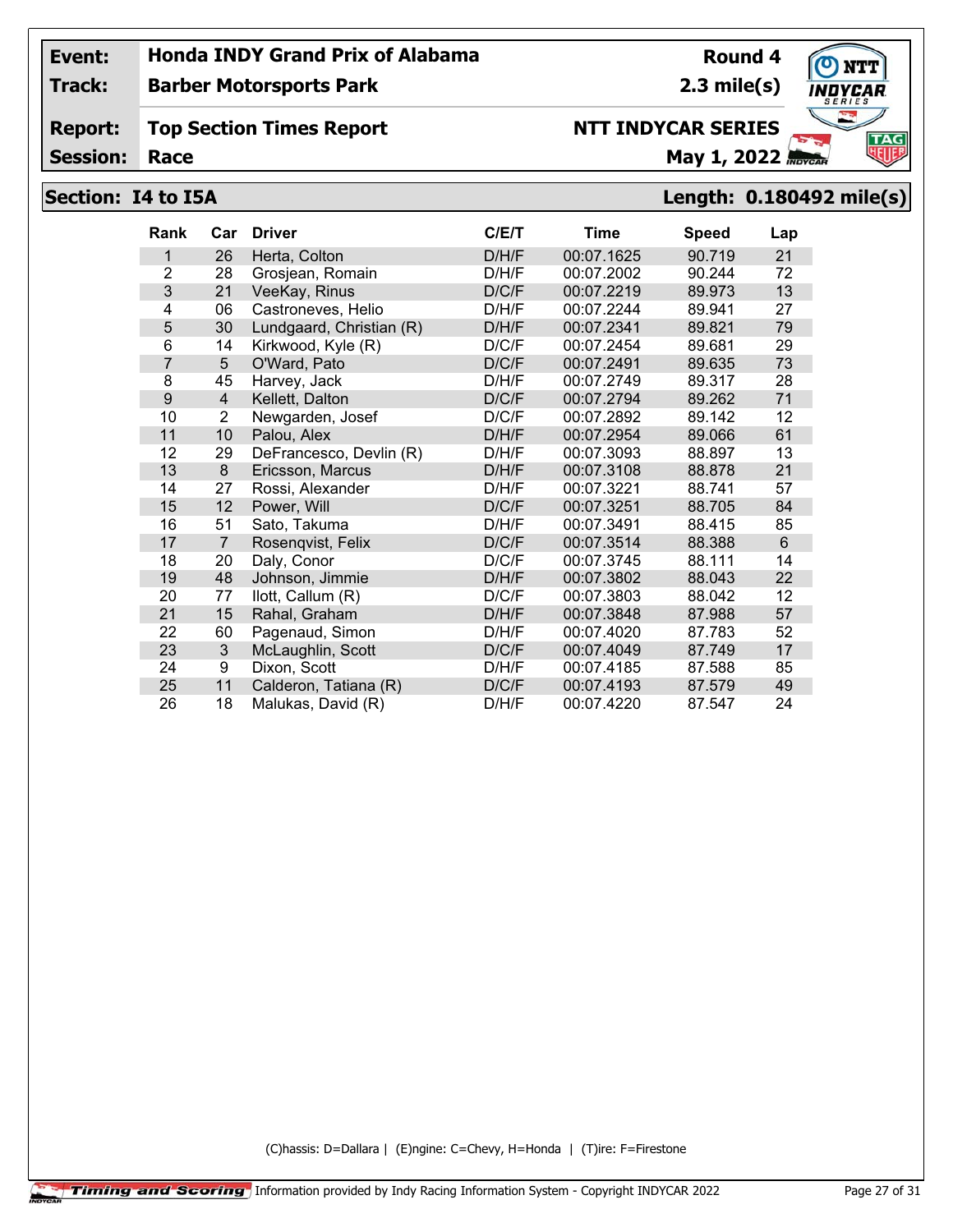**Track:**

**Barber Motorsports Park**

### **Report: Top Section Times Report**

**Session:**

# **NTT INDYCAR SERIES**

**May 1, 2022** 

# **Section: I5A to I5 Length: 0.151515 mile(s)**

| <b>Rank</b>    | Car            | <b>Driver</b>            | C/E/T | Time       | <b>Speed</b> | Lap |
|----------------|----------------|--------------------------|-------|------------|--------------|-----|
| 1              | 51             | Sato, Takuma             | D/H/F | 00:03.8977 | 139.943      | 88  |
| $\overline{2}$ | 5              | O'Ward, Pato             | D/C/F | 00:03.8981 | 139.928      | 89  |
| 3              | 26             | Herta, Colton            | D/H/F | 00:03.8995 | 139.878      | 30  |
| 4              | 9              | Dixon, Scott             | D/H/F | 00:03.9058 | 139.652      | 29  |
| 5              | 48             | Johnson, Jimmie          | D/H/F | 00:03.9081 | 139.570      | 20  |
| 6              | 15             | Rahal, Graham            | D/H/F | 00:03.9096 | 139.517      | 59  |
| 7              | 28             | Grosjean, Romain         | D/H/F | 00:03.9126 | 139.410      | 60  |
| 8              | $\overline{2}$ | Newgarden, Josef         | D/C/F | 00:03.9154 | 139.310      | 23  |
| 9              | 21             | VeeKay, Rinus            | D/C/F | 00:03.9154 | 139.310      | 60  |
| 10             | 12             | Power, Will              | D/C/F | 00:03.9185 | 139.200      | 29  |
| 11             | $\mathbf{3}$   | McLaughlin, Scott        | D/C/F | 00:03.9196 | 139.161      | 60  |
| 12             | 10             | Palou, Alex              | D/H/F | 00:03.9241 | 139.001      | 61  |
| 13             | 29             | DeFrancesco, Devlin (R)  | D/H/F | 00:03.9254 | 138.955      | 27  |
| 14             | 20             | Daly, Conor              | D/C/F | 00:03.9292 | 138.821      | 30  |
| 15             | 77             | llott, Callum (R)        | D/C/F | 00:03.9352 | 138.609      | 28  |
| 16             | 8              | Ericsson, Marcus         | D/H/F | 00:03.9404 | 138.426      | 63  |
| 17             | 18             | Malukas, David (R)       | D/H/F | 00:03.9428 | 138.342      | 60  |
| 18             | 7              | Rosenqvist, Felix        | D/C/F | 00:03.9432 | 138.328      | 59  |
| 19             | 27             | Rossi, Alexander         | D/H/F | 00:03.9444 | 138.286      | 28  |
| 20             | 14             | Kirkwood, Kyle (R)       | D/C/F | 00:03.9448 | 138.272      | 11  |
| 21             | 06             | Castroneves, Helio       | D/H/F | 00:03.9533 | 137.974      | 86  |
| 22             | 60             | Pagenaud, Simon          | D/H/F | 00:03.9547 | 137.926      | 59  |
| 23             | 30             | Lundgaard, Christian (R) | D/H/F | 00:03.9601 | 137.738      | 59  |
| 24             | 45             | Harvey, Jack             | D/H/F | 00:03.9682 | 137.456      | 28  |
| 25             | $\overline{4}$ | Kellett, Dalton          | D/C/F | 00:03.9792 | 137.076      | 62  |
| 26             | 11             | Calderon, Tatiana (R)    | D/C/F | 00:04.0001 | 136.360      | 52  |

(C)hassis: D=Dallara | (E)ngine: C=Chevy, H=Honda | (T)ire: F=Firestone

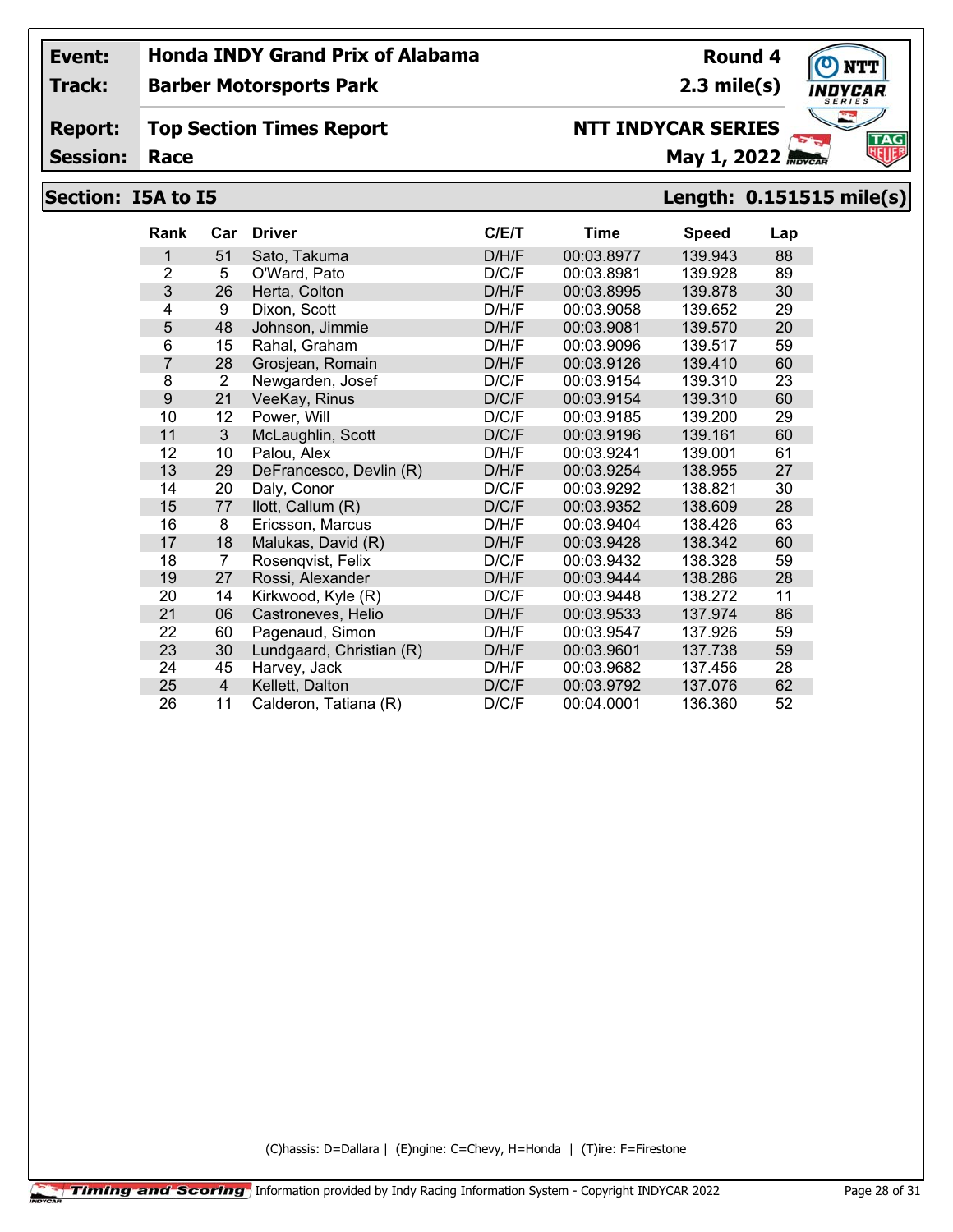**Track:**

## **Barber Motorsports Park**

### **Report: Top Section Times Report**

**Session:**

# **NTT INDYCAR SERIES**

**May 1, 2022** 

**Round 4 2.3 mile(s)**

## **Section: I7T to I7 Length: 0.018939 mile(s)**

| <b>Rank</b>    | Car            | <b>Driver</b>            | C/ET  | <b>Time</b> | <b>Speed</b> | Lap |
|----------------|----------------|--------------------------|-------|-------------|--------------|-----|
| 1              | 9              | Dixon, Scott             | D/H/F | 00:00.4974  | 137.076      | 61  |
| $\overline{2}$ | $\overline{2}$ | Newgarden, Josef         | D/C/F | 00:00.4998  | 136.418      | 30  |
| 3              | 26             | Herta, Colton            | D/H/F | 00:00.5017  | 135.902      | 29  |
| 4              | 06             | Castroneves, Helio       | D/H/F | 00:00.5029  | 135.577      | 22  |
| 5              | 77             | llott, Callum (R)        | D/C/F | 00:00.5031  | 135.523      | 58  |
| 6              | 3              | McLaughlin, Scott        | D/C/F | 00:00.5045  | 135.147      | 29  |
| 7              | 21             | VeeKay, Rinus            | D/C/F | 00:00.5055  | 134.880      | 13  |
| 8              | 12             | Power, Will              | D/C/F | 00:00.5055  | 134.880      | 59  |
| 9              | 5              | O'Ward, Pato             | D/C/F | 00:00.5057  | 134.827      | 59  |
| 10             | 27             | Rossi, Alexander         | D/H/F | 00:00.5058  | 134.800      | 15  |
| 11             | 28             | Grosjean, Romain         | D/H/F | 00:00.5059  | 134.773      | 60  |
| 12             | 7              | Rosenqvist, Felix        | D/C/F | 00:00.5062  | 134.693      | 22  |
| 13             | 8              | Ericsson, Marcus         | D/H/F | 00:00.5066  | 134.587      | 60  |
| 14             | 60             | Pagenaud, Simon          | D/H/F | 00:00.5066  | 134.587      | 84  |
| 15             | 10             | Palou, Alex              | D/H/F | 00:00.5068  | 134.534      | 82  |
| 16             | 30             | Lundgaard, Christian (R) | D/H/F | 00:00.5071  | 134.454      | 22  |
| 17             | 29             | DeFrancesco, Devlin (R)  | D/H/F | 00:00.5075  | 134.348      | 80  |
| 18             | 20             | Daly, Conor              | D/C/F | 00:00.5092  | 133.900      | 84  |
| 19             | $\overline{4}$ | Kellett, Dalton          | D/C/F | 00:00.5097  | 133.769      | 40  |
| 20             | 15             | Rahal, Graham            | D/H/F | 00:00.5099  | 133.716      | 29  |
| 21             | 48             | Johnson, Jimmie          | D/H/F | 00:00.5106  | 133.533      | 20  |
| 22             | 45             | Harvey, Jack             | D/H/F | 00:00.5133  | 132.830      | 26  |
| 23             | 14             | Kirkwood, Kyle (R)       | D/C/F | 00:00.5138  | 132.701      | 30  |
| 24             | 18             | Malukas, David (R)       | D/H/F | 00:00.5151  | 132.366      | 17  |
| 25             | 51             | Sato, Takuma             | D/H/F | 00:00.5165  | 132.007      | 11  |
| 26             | 11             | Calderon, Tatiana (R)    | D/C/F | 00:00.5229  | 130.392      | 45  |

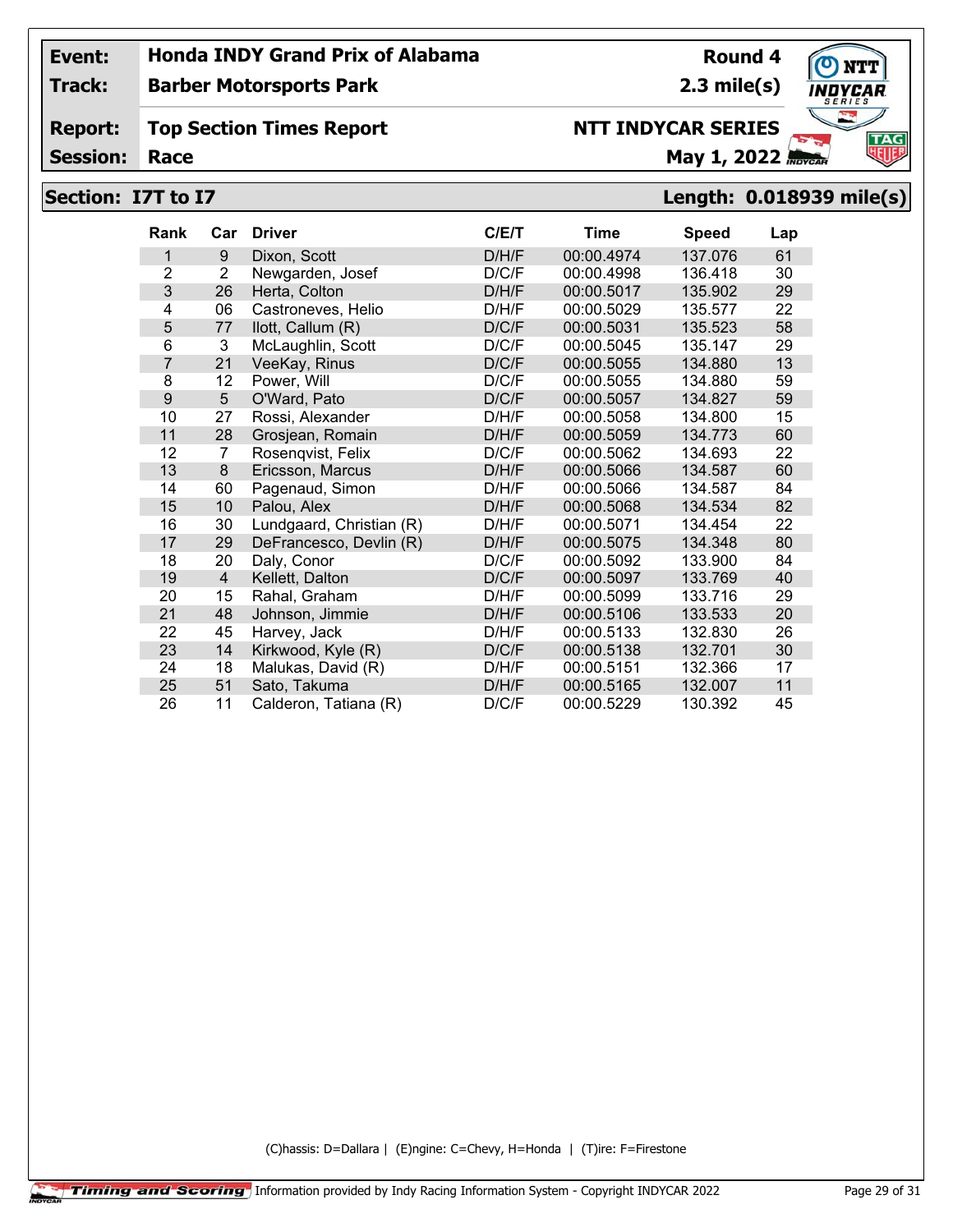**Track:**

## **Barber Motorsports Park**

#### **Report: Top Section Times Report**

**Session:**

# **NTT INDYCAR SERIES**

**Race May 1, 2022** *Rocal* **<b>May 1, 2022** *Royck***</mark>** 

**Round 4 2.3 mile(s)**

# **Section: PO to POC Length: 0.098674 mile(s)**

| Rank           | Car            | <b>Driver</b>            | C/ET  | <b>Time</b> | <b>Speed</b> | Lap |
|----------------|----------------|--------------------------|-------|-------------|--------------|-----|
| 1              | 60             | Pagenaud, Simon          | D/H/F | 00:04.5403  | 78.239       | 60  |
| $\overline{2}$ | 2              | Newgarden, Josef         | D/C/F | 00:04.5798  | 77.564       | 11  |
| 3              | 12             | Power, Will              | D/C/F | 00:04.5944  | 77.317       | 61  |
| 4              | 5              | O'Ward, Pato             | D/C/F | 00:04.6163  | 76.951       | 61  |
| 5              | 3              | McLaughlin, Scott        | D/C/F | 00:04.6263  | 76.784       | 61  |
| 6              | 26             | Herta, Colton            | D/H/F | 00:04.6406  | 76.548       | 12  |
| $\overline{7}$ | 51             | Sato, Takuma             | D/H/F | 00:04.6840  | 75.838       | 29  |
| 8              | 7              | Rosenqvist, Felix        | D/C/F | 00:04.6896  | 75.748       | 28  |
| 9              | 9              | Dixon, Scott             | D/H/F | 00:04.6903  | 75.737       | 30  |
| 10             | 8              | Ericsson, Marcus         | D/H/F | 00:04.6952  | 75.658       | 10  |
| 11             | 15             | Rahal, Graham            | D/H/F | 00:04.6995  | 75.588       | 60  |
| 12             | 18             | Malukas, David (R)       | D/H/F | 00:04.7108  | 75.407       | 61  |
| 13             | 10             | Palou, Alex              | D/H/F | 00:04.7464  | 74.841       | 63  |
| 14             | 45             | Harvey, Jack             | D/H/F | 00:04.7561  | 74.689       | 11  |
| 15             | 06             | Castroneves, Helio       | D/H/F | 00:04.7656  | 74.540       | 11  |
| 16             | 14             | Kirkwood, Kyle (R)       | D/C/F | 00:04.7924  | 74.123       | 80  |
| 17             | 21             | VeeKay, Rinus            | D/C/F | 00:04.8083  | 73.878       | 61  |
| 18             | 28             | Grosjean, Romain         | D/H/F | 00:04.8163  | 73.755       | 62  |
| 19             | $\overline{4}$ | Kellett, Dalton          | D/C/F | 00:04.8203  | 73.694       | 18  |
| 20             | 77             | llott, Callum (R)        | D/C/F | 00:04.8548  | 73.170       | 29  |
| 21             | 27             | Rossi, Alexander         | D/H/F | 00:04.8569  | 73.139       | 60  |
| 22             | 30             | Lundgaard, Christian (R) | D/H/F | 00:04.8658  | 73.005       | 29  |
| 23             | 48             | Johnson, Jimmie          | D/H/F | 00:04.8776  | 72.828       | 26  |
| 24             | 20             | Daly, Conor              | D/C/F | 00:04.8787  | 72.812       | 12  |
| 25             | 29             | DeFrancesco, Devlin (R)  | D/H/F | 00:04.9023  | 72.461       | 60  |
| 26             | 11             | Calderon, Tatiana (R)    | D/C/F | 00:05.1550  | 68.909       | 25  |